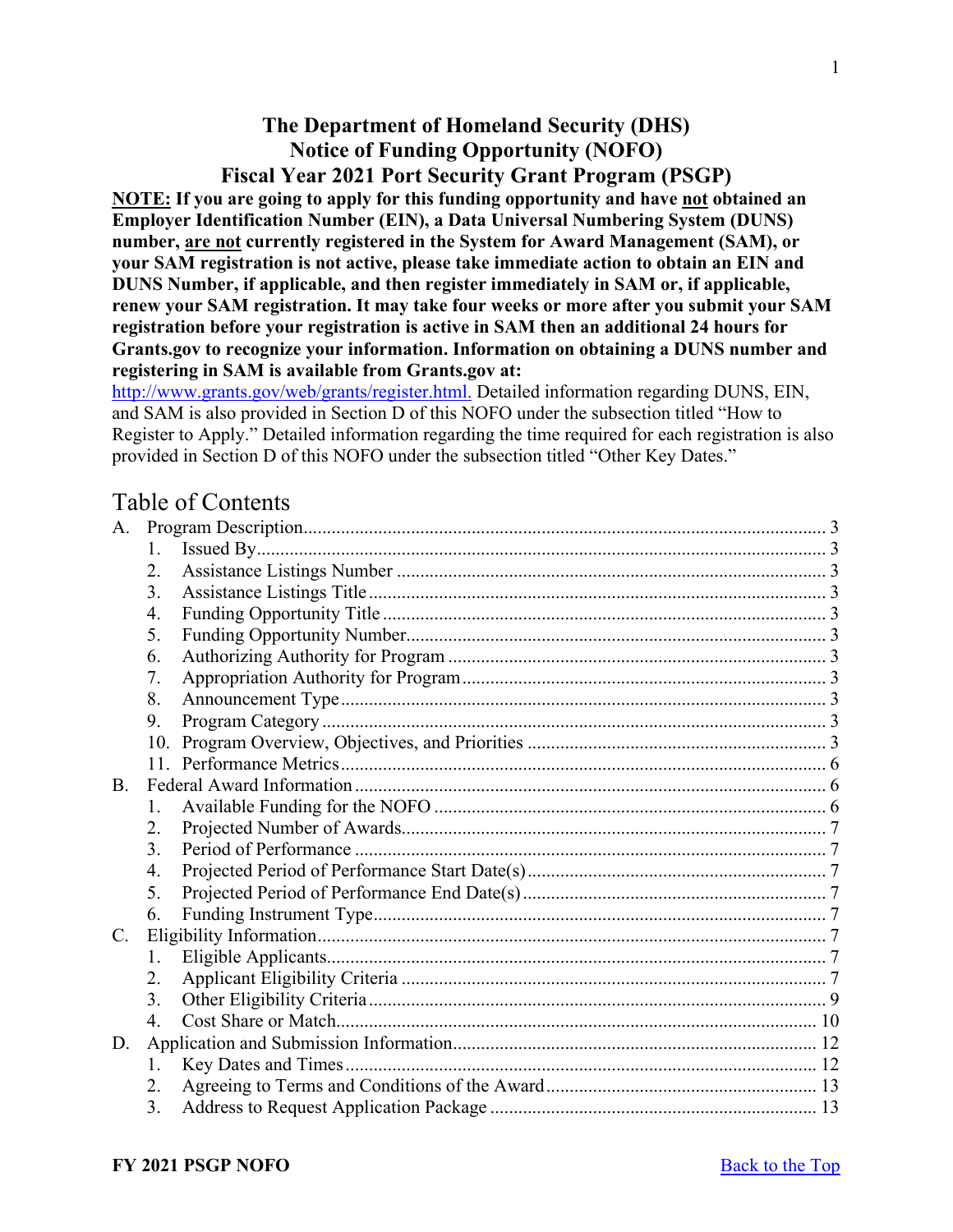|             | 4.            | Steps Required to Obtain a Unique Entity Identifier, Register in the System for Award |  |
|-------------|---------------|---------------------------------------------------------------------------------------|--|
|             |               |                                                                                       |  |
|             | 5.            |                                                                                       |  |
|             | 6.            |                                                                                       |  |
|             | 7.            |                                                                                       |  |
|             | 8.            |                                                                                       |  |
|             | 9.            | Timely Receipt Requirements and Proof of Timely Submission  16                        |  |
|             |               |                                                                                       |  |
|             | 11.           |                                                                                       |  |
|             |               |                                                                                       |  |
| Ε.          |               |                                                                                       |  |
|             |               |                                                                                       |  |
|             | $\mathcal{D}$ |                                                                                       |  |
| $F_{\cdot}$ |               |                                                                                       |  |
|             |               |                                                                                       |  |
|             | 2.            |                                                                                       |  |
|             | 3.            | Reporting                                                                             |  |
|             | 4.            |                                                                                       |  |
| G.          |               |                                                                                       |  |
|             |               |                                                                                       |  |
|             | 2.            |                                                                                       |  |
| $H_{\cdot}$ |               |                                                                                       |  |
|             |               |                                                                                       |  |
|             | 2.            |                                                                                       |  |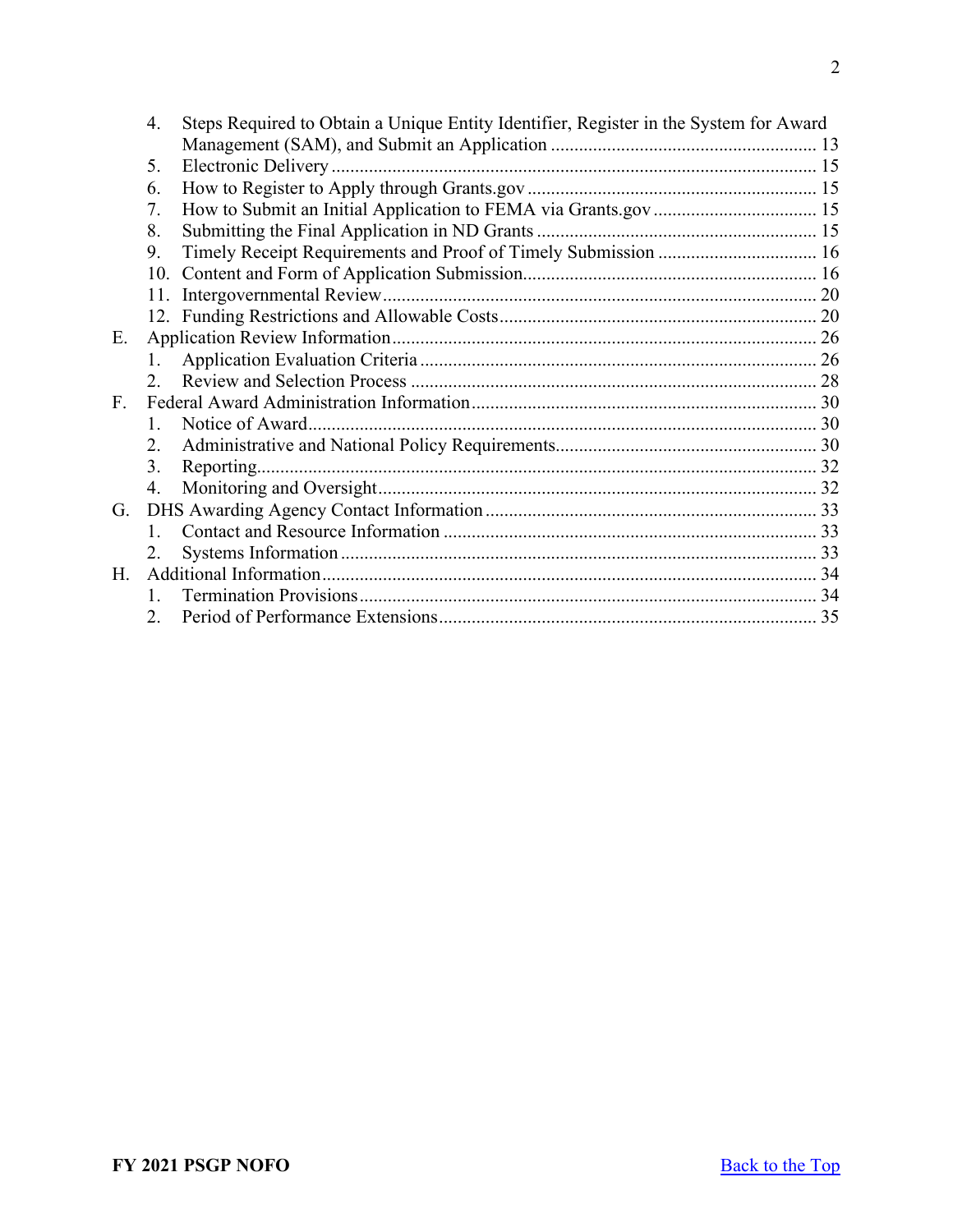#### <span id="page-2-0"></span>**A. Program Description**

# <span id="page-2-1"></span>**1. Issued By**

U.S. Department of Homeland Security (DHS)/Federal Emergency Management Agency (FEMA)/Grant Programs Directorate (GPD)

- <span id="page-2-2"></span>**2. Assistance Listings Number**  97.056
- <span id="page-2-3"></span>**3. Assistance Listings Title** Port Security Grant Program
- <span id="page-2-4"></span>**4. Funding Opportunity Title**  Fiscal Year 2021 Port Security Grant Program (PSGP)
- <span id="page-2-5"></span>**5. Funding Opportunity Number** DHS-21-[19]-[G056]-[00]-[01]
- <span id="page-2-6"></span>**6. Authorizing Authority for Program** Section 102 of the Maritime Transportation Security Act of 2002 (Pub. L. No. 107-295, as amended) (46 U.S.C. § 70107)
- <span id="page-2-7"></span>**7. Appropriation Authority for Program**  *Department of Homeland Security Appropriations Act, 2021, (Pub. L. No. 116-260)*
- <span id="page-2-8"></span>**8. Announcement Type** Initial
- <span id="page-2-9"></span>**9. Program Category**  Infrastructure Security

#### <span id="page-2-10"></span>**10. Program Overview, Objectives, and Priorities**

#### **a.** *Overview*

The Fiscal Year (FY) 2021 Port Security Grant Program (PSGP) is one of four grant programs that constitute DHS/FEMA's focus on transportation infrastructure security activities. These grant programs are part of a comprehensive set of measures authorized by Congress and implemented by the Administration to help strengthen the Nation's critical infrastructure against risks associated with potential terrorist attacks. The PSGP provides funds to state, local, and private sector maritime partners to support increased port-wide risk management and protect critical surface transportation infrastructure from acts of terrorism, major disasters, and other emergencies. Among the five basic homeland security missions noted in the DHS Strategic Plan, PSGP supports the goal to Strengthen National Preparedness and Resilience.

The [2018-2022 FEMA Strategic Plan](https://www.fema.gov/sites/default/files/2020-03/fema-strategic-plan_2018-2022.pdf) creates a shared vision for the field of emergency management and sets an ambitious, yet achievable, path forward to unify and further professionalize emergency management across the country. PSGP supports the goal of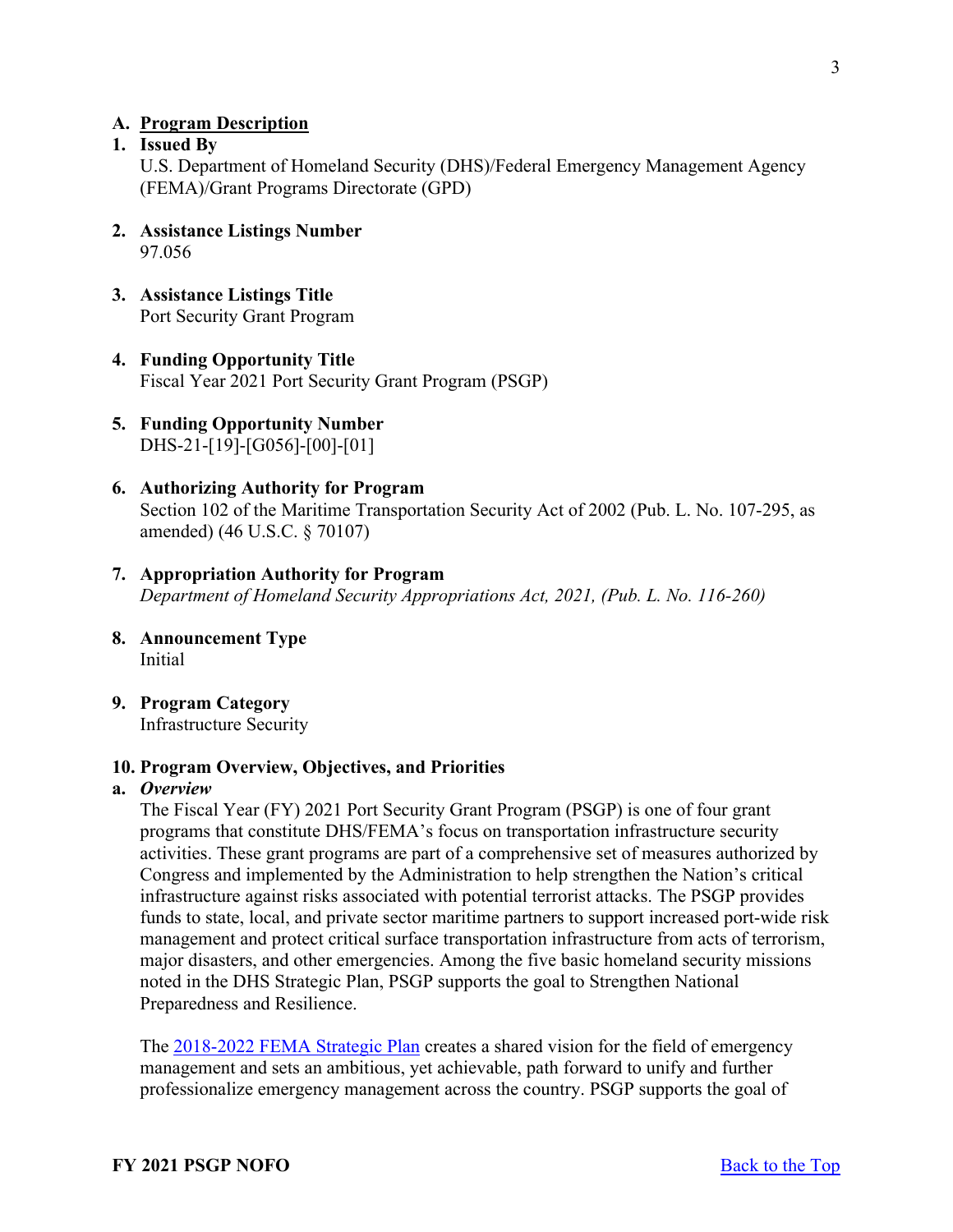Readying the Nation for Catastrophic Disasters. We invite all of our stakeholders and partners to also adopt these priorities and join us in building a more prepared and resilient Nation.

Finally, for FY 2021, DHS is focused on the criticality of information sharing and collaboration to building a national culture of preparedness and protecting against terrorism and other emerging threats to our national security. DHS and its homeland security mission were born from the "failures among federal agencies and between the federal agencies and state and local authorities to share critical information related to the threat of terrorism" prior to the September 11, 2001, attacks. The threat profile has changed in the last two decades – we now face continuous cyber threats by sophisticated actors, threats to soft targets and crowded places, threats to our democratic election process and threats from new and emerging technologies. But information sharing and cooperation among state, local, and tribal authorities and federal agencies, including all DHS officials, is just as vital, and perhaps even more vital, today. Therefore, for FY 2021, we have identified priority areas, tied to some of the most serious threats that recipients should address with their PSGP funds for enhancing maritime security. Perhaps most importantly, DHS will be focused on forging partnerships to strengthen information sharing and collaboration in each of these priority areas and looking for recipients to remove barriers to communication and cooperation with DHS.

## **b.** *Objectives*

Provide funding to port authorities, facility operators, and state, local, and territory agencies for activities associated with implementing Area Maritime Security Plans (AMSP), facility security plans, and other port-wide risk management efforts.

#### **c.** *Priorities*

Given the evolving threat landscape, it is incumbent upon DHS/FEMA to continuously evaluate the national risk profile and set priorities that help ensure appropriate allocation of scarce security dollars. In assessing the national risk profile for FY 2021, one area attracts the most concern:

1) Enhancing cybersecurity

Likewise, there are several enduring security needs that crosscut the homeland security enterprise. The following are second-tier priorities that help recipients implement a comprehensive approach to securing critical maritime transportation infrastructure:

- 1) Enhancing the protection of soft targets/crowded places;
- 2) Addressing emerging threats (e.g., transnational criminal organizations, weapons of mass destruction [WMD], unmanned aerial systems [UASs], etc.);
- 3) Effective planning;
- 4) Training and awareness campaigns;
- 5) Equipment and capital projects; and
- 6) Exercises.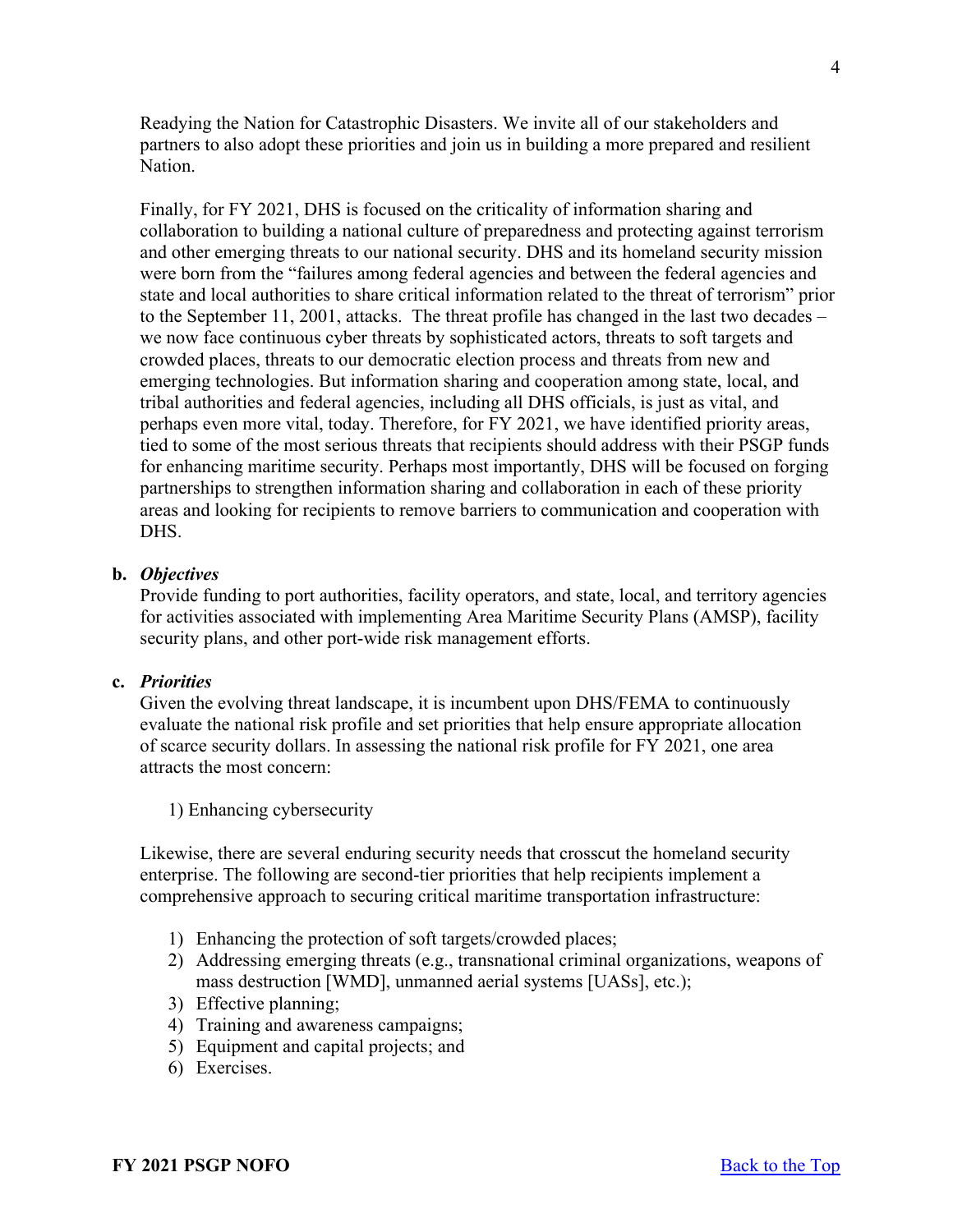The table below provides a breakdown of these priority areas for the FY 2021 PSGP, showing both the core capabilities impacted, as well as examples of eligible maritime security project types for each area. A detailed description of allowable investments for each project type is included in the **Preparedness Grants Manual**. As discussed in Section E, projects that sufficiently address the Cybersecurity National Priority will have their final review scores increased by a multiplier of twenty (20) percent.

| <b>Priority Areas</b>                                                       | <b>Core Capabilities</b>                                                                                                                                                                                                                                                                                                                                                                                                                                                                                                                                                                          | <b>Lifelines</b>                             | <b>Example Project Types</b>                                                                                                                                                                                                                                                                                                                                                                                                                                                                                                                                                                                                                      |
|-----------------------------------------------------------------------------|---------------------------------------------------------------------------------------------------------------------------------------------------------------------------------------------------------------------------------------------------------------------------------------------------------------------------------------------------------------------------------------------------------------------------------------------------------------------------------------------------------------------------------------------------------------------------------------------------|----------------------------------------------|---------------------------------------------------------------------------------------------------------------------------------------------------------------------------------------------------------------------------------------------------------------------------------------------------------------------------------------------------------------------------------------------------------------------------------------------------------------------------------------------------------------------------------------------------------------------------------------------------------------------------------------------------|
| <b>National Priorities</b>                                                  |                                                                                                                                                                                                                                                                                                                                                                                                                                                                                                                                                                                                   |                                              |                                                                                                                                                                                                                                                                                                                                                                                                                                                                                                                                                                                                                                                   |
| Enhancing<br>Cybersecurity                                                  | Cybersecurity<br>$\bullet$<br>Intelligence and<br>$\bullet$<br>information sharing<br>Planning<br>$\bullet$<br>Public information and<br>$\bullet$<br>warning<br>Operational<br>$\bullet$<br>coordination<br>Screening, search, and<br>$\bullet$<br>detection<br>Access control and<br>$\bullet$<br>identity verification<br>Supply chain integrity<br>$\bullet$<br>and security<br>Risk management for<br>٠<br>protection programs<br>and activities<br>Long-term vulnerability<br>٠<br>reduction<br>Situational assessment<br>٠<br>Infrastructure systems<br>٠<br>Operational<br>communications | • Safety and<br>Security<br>• Transportation | • Cybersecurity risk assessments<br>• Projects that address vulnerabilities<br>identified in cybersecurity risk<br>assessments<br>o Improving cybersecurity of critical<br>infrastructure to meet minimum levels<br>identified by CISA<br>o Cybersecurity training and planning                                                                                                                                                                                                                                                                                                                                                                   |
| <b>Enduring Needs</b>                                                       |                                                                                                                                                                                                                                                                                                                                                                                                                                                                                                                                                                                                   |                                              |                                                                                                                                                                                                                                                                                                                                                                                                                                                                                                                                                                                                                                                   |
| Enhancing the<br>Protection of<br>Soft Targets and<br><b>Crowded Places</b> | • Operational coordination<br>· Public information and<br>warning<br>• Intelligence and<br><b>Information Sharing</b><br>• Interdiction and disruption<br>• Screening, search, and<br>detection<br>• Access control and<br>identity verification<br>• Physical protective<br>measures<br>• Risk management for<br>protection programs and<br>activities                                                                                                                                                                                                                                           | • Safety and<br>Security<br>• Transportation | • Physical security enhancements at cruise<br>and ferry terminals<br>o Explosive detection canine teams<br>o Security cameras (CCTV)<br>o Security screening equipment for<br>people and baggage<br>o Access controls<br>• Landside fencing, gates, barriers,<br>etc.<br>• Marine (floating) barriers to prevent<br>access to sensitive berthing areas<br>• Enhanced security aboard ferries<br>o Explosive detection canine teams<br>o Security cameras (CCTV)<br>• Rapid response boats for preventing or<br>responding to security incidents on<br>waterways, especially in and around<br>airports, cruise terminals, ferry terminals,<br>etc. |

**FY 2021 PSGP Funding Priorities**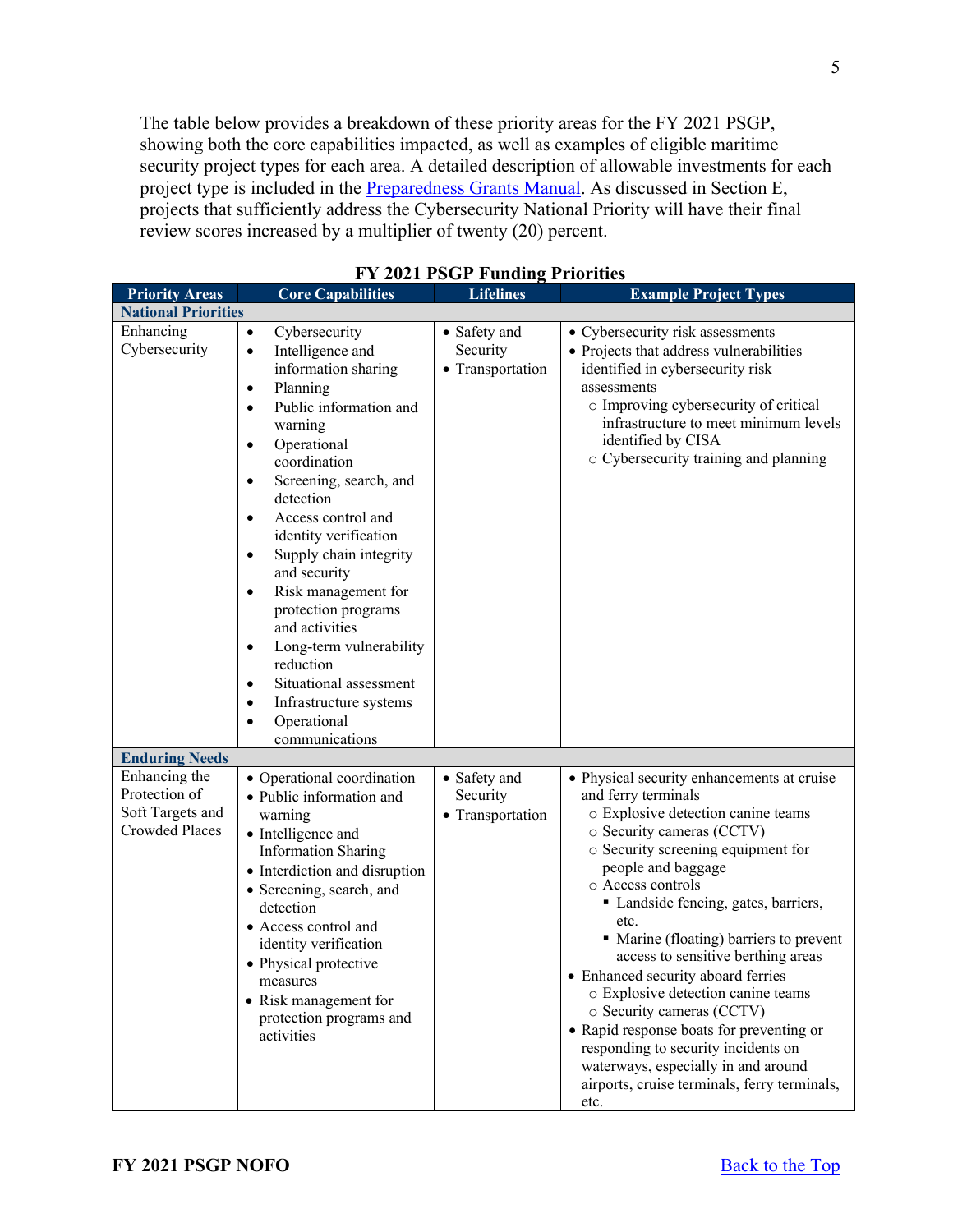| <b>Priority Areas</b> | <b>Core Capabilities</b>        | <b>Lifelines</b> | <b>Example Project Types</b>              |
|-----------------------|---------------------------------|------------------|-------------------------------------------|
| Addressing            | • Interdiction and disruption   | • Safety and     | • Sharing and leveraging intelligence and |
| Emerging              | • Screening, search and         | Security         | information                               |
| Threats, such as      | detection                       | • Transportation | • Chemical Biological Radiological        |
| Transnational         | • Physical protective           |                  | Nuclear and Explosive (CBRNE)             |
| Criminal              | measures                        |                  | prevention, detection, response, and      |
| Organizations,        | • Intelligence and              |                  | recovery equipment                        |
| WMD and UAS           | information sharing             |                  | · UAS detection technologies              |
| Planning              | • Planning                      | • Safety and     | • Development of:                         |
|                       | • Risk management for           | Security         | • Port-wide Security Risk Management      |
|                       | protection programs and         | • Transportation | Plans                                     |
|                       | activities                      |                  | • Continuity of Operations Plans          |
|                       | • Risk and disaster             |                  | • Response Plans                          |
|                       | resilience assessment           |                  | • Efforts to strengthen governance        |
|                       | • Threats and hazards           |                  | integration between/among regional        |
|                       | identification                  |                  | partners                                  |
|                       | • Operational coordination      |                  |                                           |
|                       | • Community resilience          |                  |                                           |
| Training and          | • Long-term vulnerability       | • Safety and     | • Active shooter training                 |
| Awareness             | reduction                       | Security         | • Shipboard firefighting training         |
|                       | • Public information and        | • Transportation | · Public awareness/preparedness campaigns |
|                       | warning                         |                  | · Maritime domain awareness projects      |
|                       | • Operational coordination      |                  |                                           |
|                       | • Situational assessment        |                  |                                           |
|                       | • Community resilience          |                  |                                           |
| Equipment and         | • Long-term vulnerability       | • Safety and     | • Implementing risk management projects   |
| Capital Projects      | reduction                       | Security         | that support port resilience and recovery |
|                       | • Infrastructure systems        | • Transportation | • Implementing physical security          |
|                       | • Operational                   |                  | enhancement projects                      |
|                       | communications                  |                  | • Transportation Worker Identification    |
|                       | • Interdiction and disruption   |                  | Credential (TWIC) projects                |
|                       | • Screening, search and         |                  |                                           |
|                       | detection                       |                  |                                           |
|                       | • Access control and            |                  |                                           |
|                       | identity verification           |                  |                                           |
|                       | • Physical protective           |                  |                                           |
| Exercises             | measures                        |                  |                                           |
|                       | • Long-term vulnerability       | • Safety and     | • Response exercises                      |
|                       | reduction                       | Security         |                                           |
|                       | • Operational coordination      | • Transportation |                                           |
|                       | • Operational<br>Communications |                  |                                           |
|                       |                                 |                  |                                           |
|                       | • Community resilience          |                  |                                           |

# <span id="page-5-0"></span>**11. Performance Metrics**

Performance metrics for this program are as follows:

• Percentage of funding allocated by the recipient to core capabilities to build or sustain the national priorities identified in the section above

# <span id="page-5-1"></span>**B. Federal Award Information**

<span id="page-5-2"></span>**1. Available Funding for the NOFO: \$100, 000,000**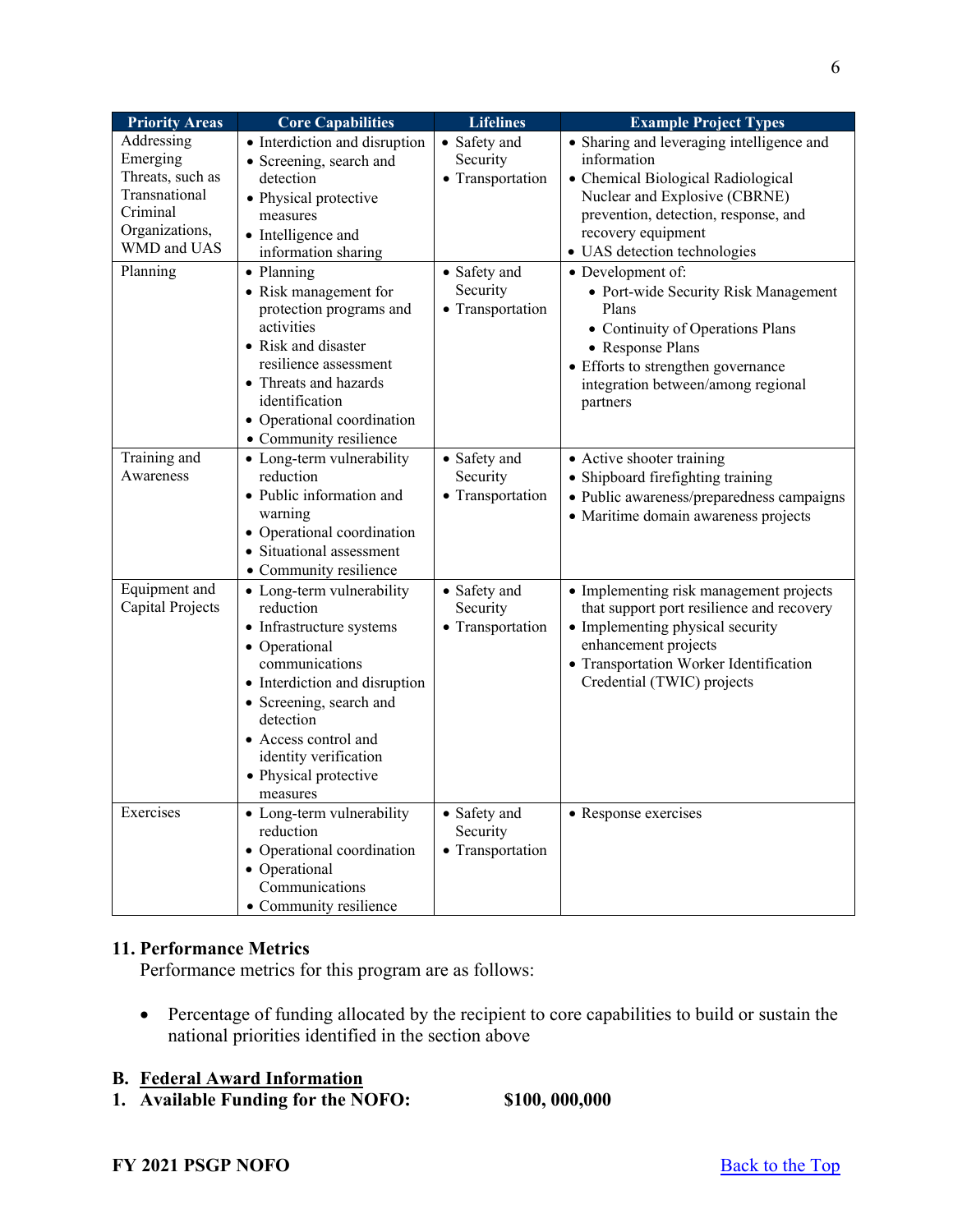performance."

<span id="page-6-3"></span><span id="page-6-2"></span>

| 4. Projected Period of Performance Start Date(s):      | 10/01/2021 |
|--------------------------------------------------------|------------|
| <b>5. Projected Period of Performance End Date(s):</b> | 09/30/2024 |
| <b>6. Funding Instrument Type:</b>                     | Grant      |

<span id="page-6-1"></span>**3. Period of Performance: 36 months** 

# <span id="page-6-5"></span><span id="page-6-4"></span>**C. Eligibility Information**

# <span id="page-6-6"></span>**1. Eligible Applicants**

[Manual.](https://www.fema.gov/media-library/assets/documents/178291)

All entities subject to an AMSP, as defined by 46 U.S.C. § 70103(b), may apply for PSGP funding. Eligible applicants include but are not limited to port authorities, facility operators, and state and local government agencies. A facility operator owns, leases, or operates any structure or facility of any kind located in, on, under, or adjacent to any waters subject to the jurisdiction of the United States. Examples of facility operators include, but are not limited to terminal operators, ferry systems, bar/harbor pilots, and merchant's exchanges. See the "Applications Submitted by Eligible Entities" section below for further detail.

# <span id="page-6-7"></span>**2. Applicant Eligibility Criteria**

Pursuant to the Maritime Transportation Security Act of 2002 (MTSA), Pub. L. No. 107-295, as amended, DHS established a risk-based grant program to support maritime security risk management. Funding is directed towards the implementation of AMSPs, Facility Security Plans (FSP), and Vessel Security Plans (VSP) among port authorities, facility operators, and state and local government agencies that are required to provide port security services. In administering the grant program, national, economic, energy, and strategic defense concerns based upon the most current risk assessments available will be considered.

## **Port Area Definition**

A Port Area is a location on a coast, shore, or inland waterway containing one or more harbors where vessels can dock and transfer people or cargo to or from land. For the purpose of PSGP, the presence of MTSA-regulated facilities is the primary consideration of harbors that define a Port Area.

# **Applications Submitted by Eligible Entities**

Subject to the information and exceptions in this section, *an eligible entity may submit only one application within each Port Area. An application may contain up to five investment* 

#### <span id="page-6-0"></span>**2**. **Projected Number of Awards: 240**

Extensions to the period of performance are allowed. For additional information on period of performance extensions, please refer to Section H of this NOFO or the Preparedness Grants

FEMA awards under this program only include one budget period, so it will be same as the period of performance. *See* 2 C.F.R. § 200.1 for definitions of "budget period" and "period of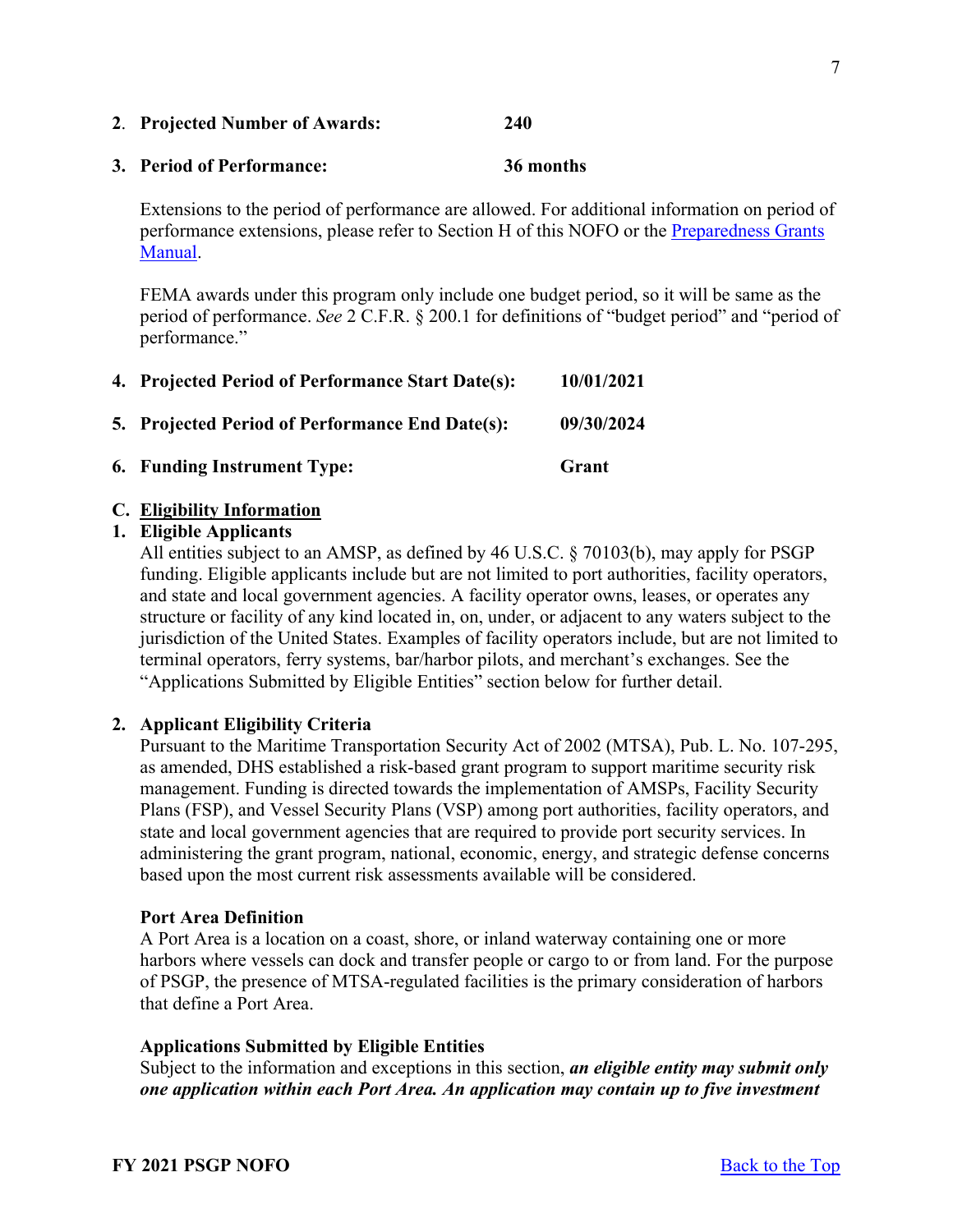*justifications.* (*See* Section D, below, for further instructions regarding investment justifications.)

- A single eligible entity may have multiple facilities, departments, subcomponents, or agencies operating within a Port Area. *FEMA will generally view multiple agencies within a local government (e.g., police department, fire department, emergency management office) operating within one Port Area as a single eligible entity* unless a "Plus 4" DUNS number exists for subcomponents of the parent entity. An applicant's DUNS number and EIN will help inform FEMA's determination of which applicants may constitute a single eligible entity.
	- o An eligible entity operating multiple facilities, departments, subcomponents, or agencies within a single Port Area may choose to submit separate applications for facilities, departments, subcomponents, or agencies within it, but any such separate applications will be considered part of the same eligible entity for purposes of the cost share requirements, as discussed further below.
	- o If a single eligible entity chooses to have its components submit separate applications, each individual facility, department, subcomponent, or agency of that single eligible entity should submit no more than one application. For example, a police department should submit no more than one collective application. If an individual facility, department, subcomponent, or agency of an eligible entity submits more than one application for a single Port Area, FEMA reserves the discretion to consolidate the projects or determine which application(s) to approve or deny.
- Funding allocation decisions are based partially on Port Area risk. Therefore, *no single application should include investment justifications for projects intended to be implemented in multiple Port Areas.* For example, a State agency or facility operator that operates in multiple Port Areas must submit separate applications to fund projects in each Port Area.
	- o Exception: "Hub and spoke" cybersecurity projects may affect a parent organization's multiple eligible entities in multiple port areas. Such projects may be submitted within a primary Port Area for the project implementation. Proportionally, costs associated with *entities or subcomponents that are not covered under an AMSP and are not instrumental to enhancing maritime security* must not be included in the detailed budget worksheet or investment justification and thereby prorating the cost of the project only to those facilities that are covered by the AMSP.

An application submitted by an otherwise eligible non-federal entity (i.e., the applicant) may be deemed ineligible when the person that submitted the application is not: 1) a *current employee, personnel, official, staff or leadership* of the non-federal entity; and 2) *duly authorized to apply* for an award on behalf of the non-federal entity at the time of application.

Further, the Authorized Organization Representative (AOR) must be a duly authorized current employee, personnel, official, staff or leadership of the recipient and *provide an email address unique to the recipient at the time of application and upon any change in*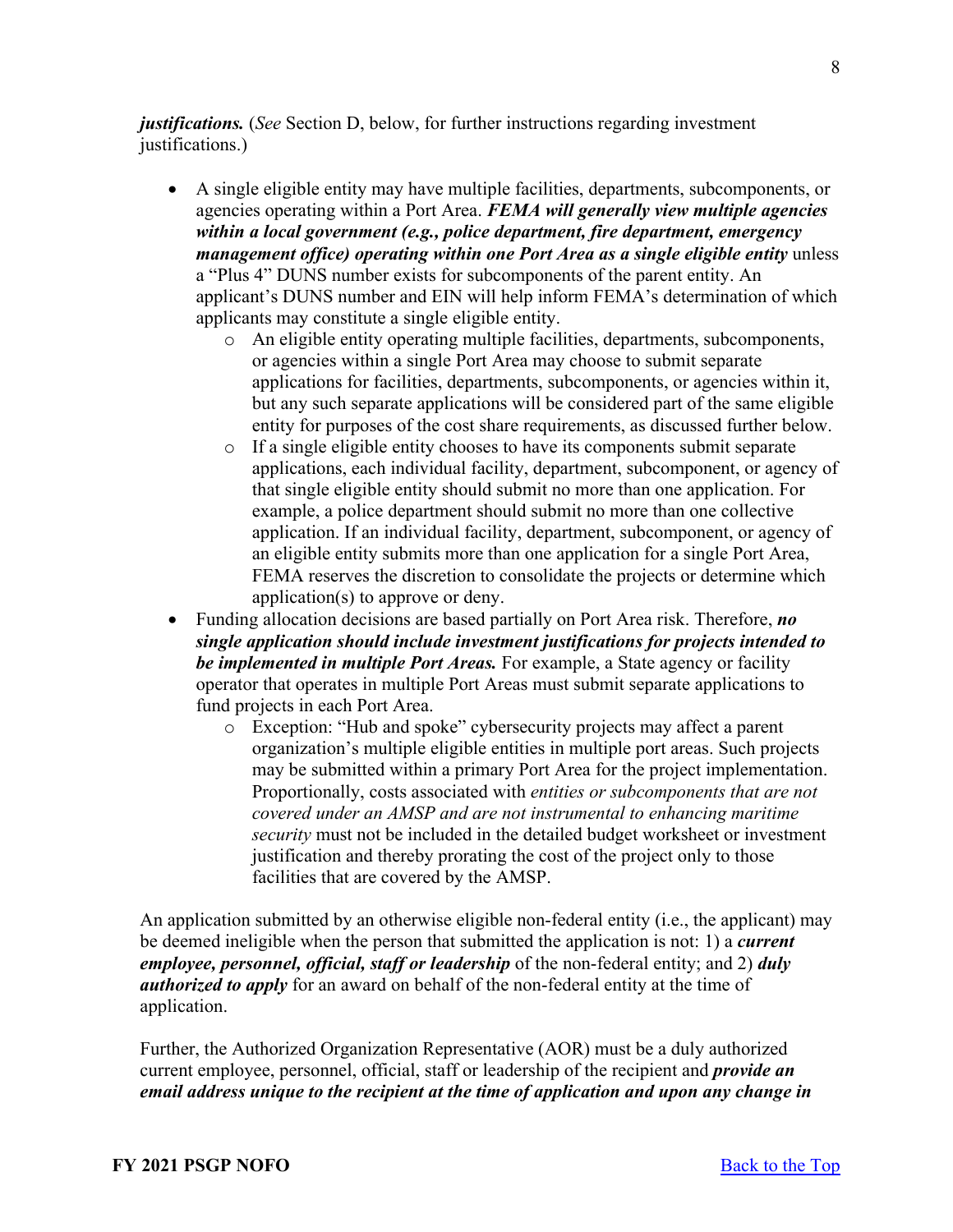# *assignment during the period of performance. Consultants or contractors of the recipient are not permitted to be the AOR of the recipient.*

## **Compliance with Maritime Security Regulations**

As a condition of eligibility, all PSGP applicants must be fully compliant with relevant Maritime Security Regulations (33 C.F.R. Parts 101-106). Any applicant who, as of the grant application deadline, has an open or outstanding Notice of Violation (NOV) will not be considered for PSGP funding if:

- 1. The applicant has failed to pay the NOV within 45 days of receipt of the NOV and the applicant has failed to decline the NOV within 45 days of receipt of the NOV, resulting in the U.S. Coast Guard (USCG) entering a finding of default in accordance with 33 C.F.R. § 1.07- 11(f)(2); or
- 2. The applicant appealed the NOV pursuant to 33 C.F.R § 1.07-70 and received a final appeal decision from the Commandant, U.S. Coast Guard, as described in 33 C.F.R. § 1.07-75, and failed to come into compliance with the terms of the final appeal decision within the timelines noted herein.

The local USCG Captain of the Port (COTP) will verify security compliance eligibility during the field review process. Eligibility does not guarantee grant funding.

# **Ferry Systems**

Ferry systems are eligible to apply for FY 2021 PSGP funds. However, any ferry system electing to participate (e.g., submit an application) under the FY 2021 PSGP will not be eligible to participate (e.g., submit an application) under the FY 2021 Transit Security Grant Program (TSGP) and will not be considered for funding under the FY 2021 TSGP. Likewise, any ferry system that participates in the FY 2021 TSGP will not be eligible for funding under the FY 2021 PSGP.

### **Subawards**

*Subawards are prohibited under PSGP*. Applicants are also prohibited from applying on behalf of other, separate entities. Notwithstanding this prohibition, however, communitybased projects, to include planning, training, and exercises that may include multiple beneficiaries (e.g., a port authority hosts a large training session or exercise) in which the applicant applies for and administers the grant award are allowable.

# <span id="page-8-0"></span>**3. Other Eligibility Criteria**

# **a.** *National Incident Management System (NIMS) Implementation*

Prior to allocation of any federal preparedness awards, recipients must ensure and maintain adoption and implementation of NIMS. The list of objectives used for progress and achievement reporting is on FEMA's website at [https://www.fema.gov/emergency](https://www.fema.gov/emergency-managers/nims/implementation-training)[managers/nims/implementation-training.](https://www.fema.gov/emergency-managers/nims/implementation-training)

Please see the [Preparedness Grants Manual](https://www.fema.gov/media-library/assets/documents/178291) for more information on NIMS.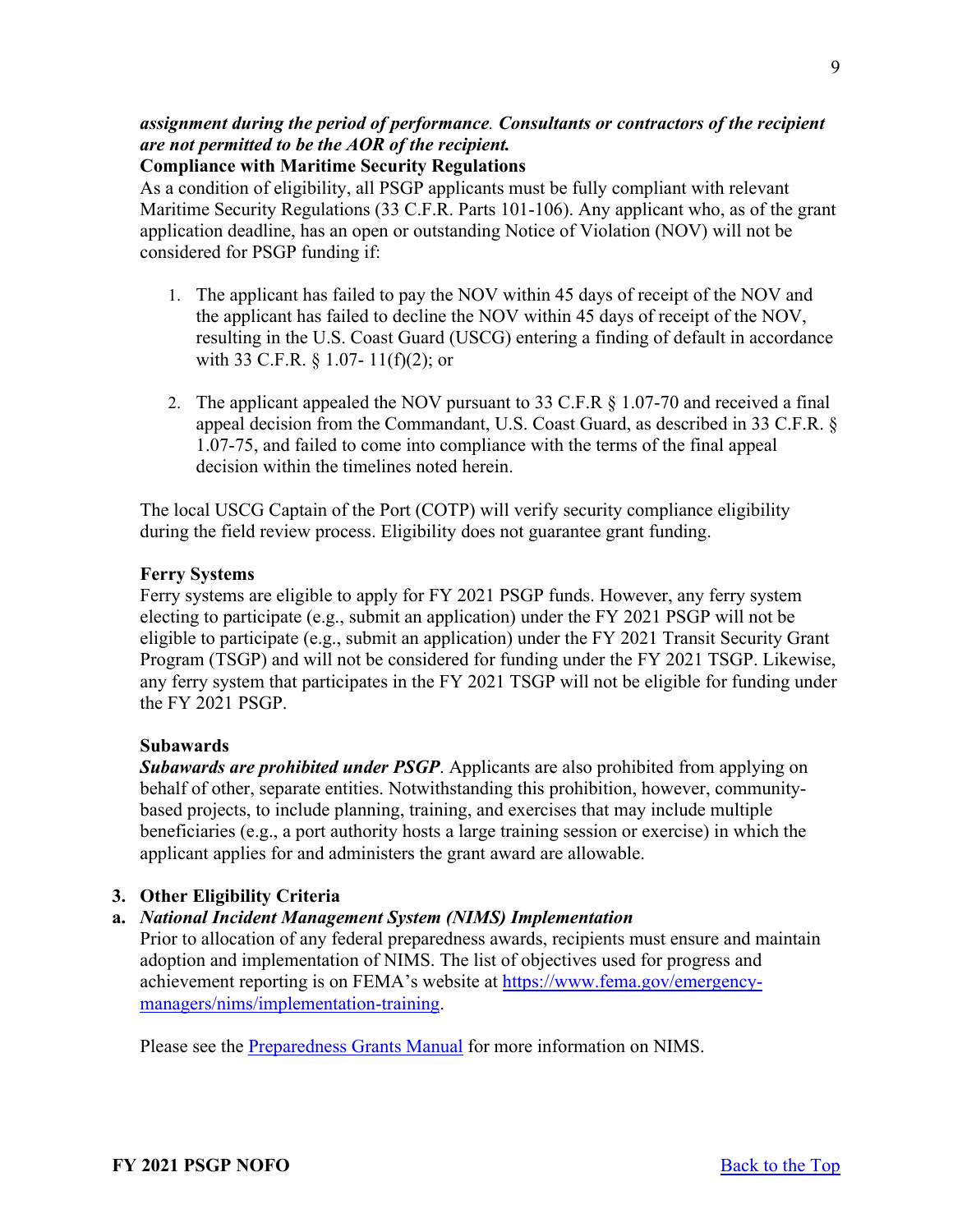# <span id="page-9-0"></span>**4. Cost Share or Match**

The FY 2021 PSGP has a cost share requirement. The non-federal entity contribution can be cash (hard match) or third-party in-kind (soft match), with the exception of construction activities, which must be a cash (hard) match. In-kind contributions are defined as third-party contributions per 2 C.F.R. § 200.306.

All applicants will be required to commit to the cost share requirement at the time of application. **The required cost share is based on and calculated against the total of all PSGP funds awarded to an eligible entity as described in the "Applications Submitted by Eligible Entities" section above during this fiscal year within a single Port Area.** For example, if an entity operates multiple facilities within the same Port Area, FEMA will view these projects collectively for purposes of determining the appropriate cost share. As a result, multiple components within a single eligible entity (i.e., port authority, facility operator, local government, or state government) are strongly encouraged to coordinate their applications if they apply separately (even if addressing multiple, disparate projects within the Port Area) for these cost share purposes.

### **Public-Sector Cost Share**

*All public sector and non-governmental, nonprofit PSGP award recipients—meaning recipients other than private, for-profit entities—must provide a non-federal entity contribution supporting 25 percent of the total of all project costs as submitted in the application and approved in the award.* The non-federal contribution should be specifically identified for each proposed project. The non-federal contribution, whether cash or thirdparty in-kind match, has the same eligibility requirements as the federal share (e.g*.*, operational costs for routine patrols are ineligible, and operational costs for overtime to conduct an approved exercise may be eligible as part of the investment justification) and must be justified as part of the project within the investment justification. For example, if the federal award for a public sector recipient requires a 25 percent cost share and the total project cost is \$100,000, then:

- Federal share is 75 percent of  $$100,000 = $75,000$
- Recipient cost share is 25 percent of  $$100,000 = $25,000$

Because the statute at 46 U.S.C.  $\S 70107(c)(1)$  states that the federal share shall not exceed 75 percent of the total cost, any application of the percentages that would result in a decimal will be rounded down in favor of the federal share not exceeding 75 percent, even if normal rounding standards would indicate rounding up in certain instances.

#### **Private-Sector Cost Share**

*Private, for-profit PSGP award recipients must provide a non-federal entity contribution supporting 50 percent of the total of all project costs as submitted in the application and approved in the award.* The non-federal entity contribution should be specifically identified for each proposed project. The non-federal contribution, whether cash (hard) or third-party in-kind (soft), has the same eligibility requirements as the federal share (e.g*.*, operational costs for routine patrols are ineligible, and operational costs for overtime to conduct an approved exercise may be eligible as part of the investment justification) and must be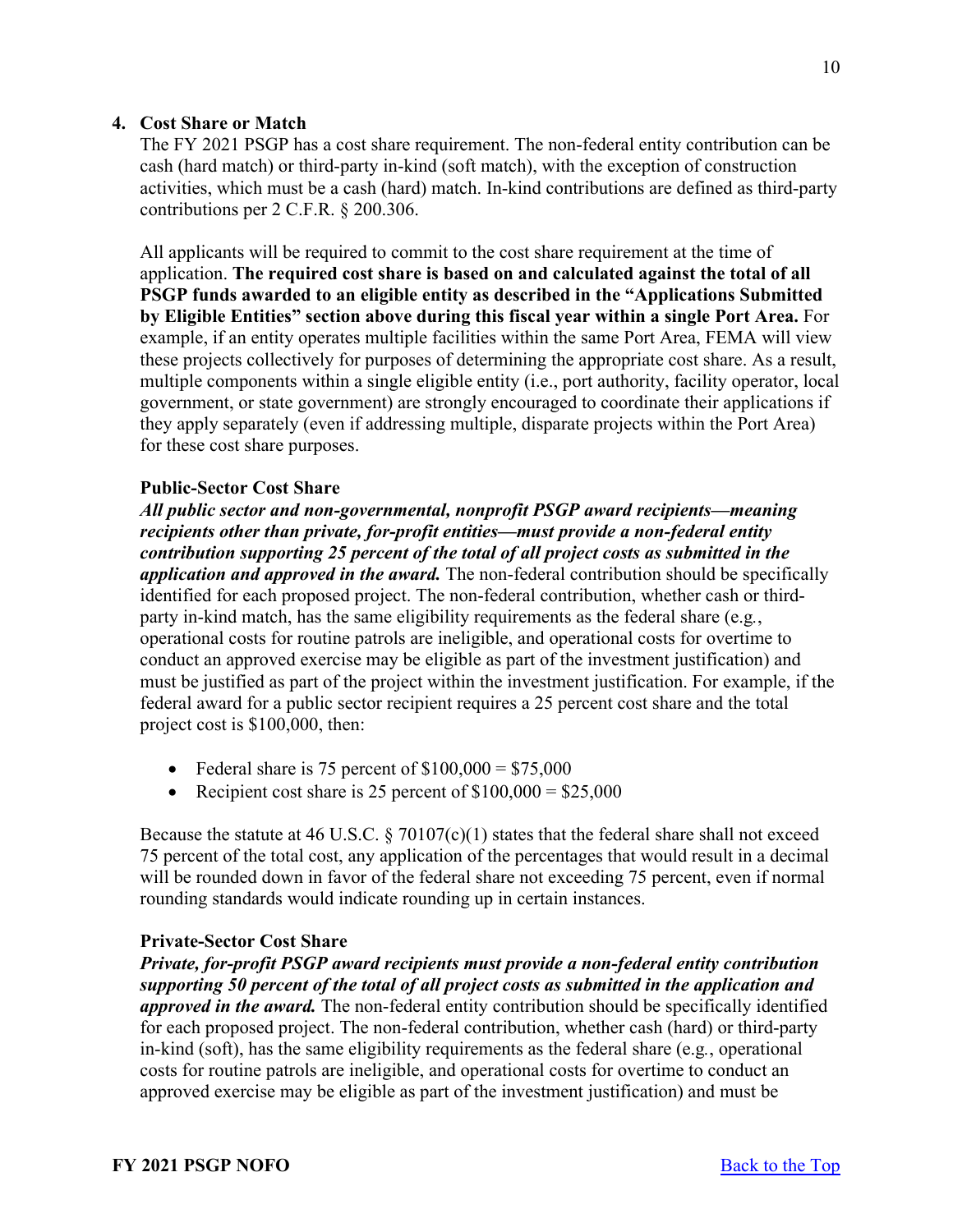justified as part of the project within the investment justification. For example, if the federal award for a private sector recipient requires a 50 percent cost share and the total project cost is \$100,000, then:

- Federal share is 50 percent of  $$100,000 = $50,000$
- Recipient cost share is 50 percent of  $$100,000 = $50,000$

Ultimately, the recipient is responsible for ensuring that it contributes the proper cost share to its actual project costs. **If actual total project costs exceed the projected total project costs stated in the Federal Award, the recipient will not receive any additional federal funding and will be responsible for contributing additional funds above the required**  cost match. If actual total project costs are less than the projected total project costs stated in the federal award, the recipient will be responsible for contributing a cost match calculated as a percentage of those actual project costs.

Cash and third-party in-kind matches must consist of eligible costs (i.e., same allowability as the federal share) and must be identified as part of the submitted detailed budget worksheet. A cash-match includes cash spent for project-related costs, while a third-party in-kind match includes the valuation of in-kind services. The cost match requirement for the PSGP award may not be met by funds from another federal grant or assistance program, or by funds used to meet matching requirements for another federal grant program, unless otherwise permitted by federal statute. Likewise, third-party in-kind matches used to meet the matching requirement for the PSGP award may not be used to meet matching requirements for any other federal grant program. Additionally, normal routine operational costs cannot be used as a cost match unless a completely new capability is being awarded and must be justified as "reasonable and necessary" to complete the project. Please see 2 C.F.R. § 200.306, as applicable, for further guidance regarding cost matching.

### **Exceptions to the Cost Match Requirements**

The following exceptions to the cost match requirement may apply:

- The cost match requirements for projects that have a port-wide benefit need only to be funded at the public-sector matching fund level of 25 percent (with a federal share not to exceed 75 percent per 46 U.S.C. § 70107(c)(1)). These projects must be certified by the COTP as having a port-wide benefit. Examples of projects with a port-wide benefit include, but are not limited to:
	- o Port-wide planning, training, and exercises;
	- o Security camera systems with shared access;
	- o Response vessels; and,
	- o Other maritime domain awareness systems.
- There is no matching requirement for grant awards where the total project cost for all projects under the award is \$25,000 or less in accordance with 46 U.S.C. § 70107(c)(2)(A). If multiple small projects are submitted totaling more than \$25,000 under this exemption, a cost match is required to be demonstrated at the time of application.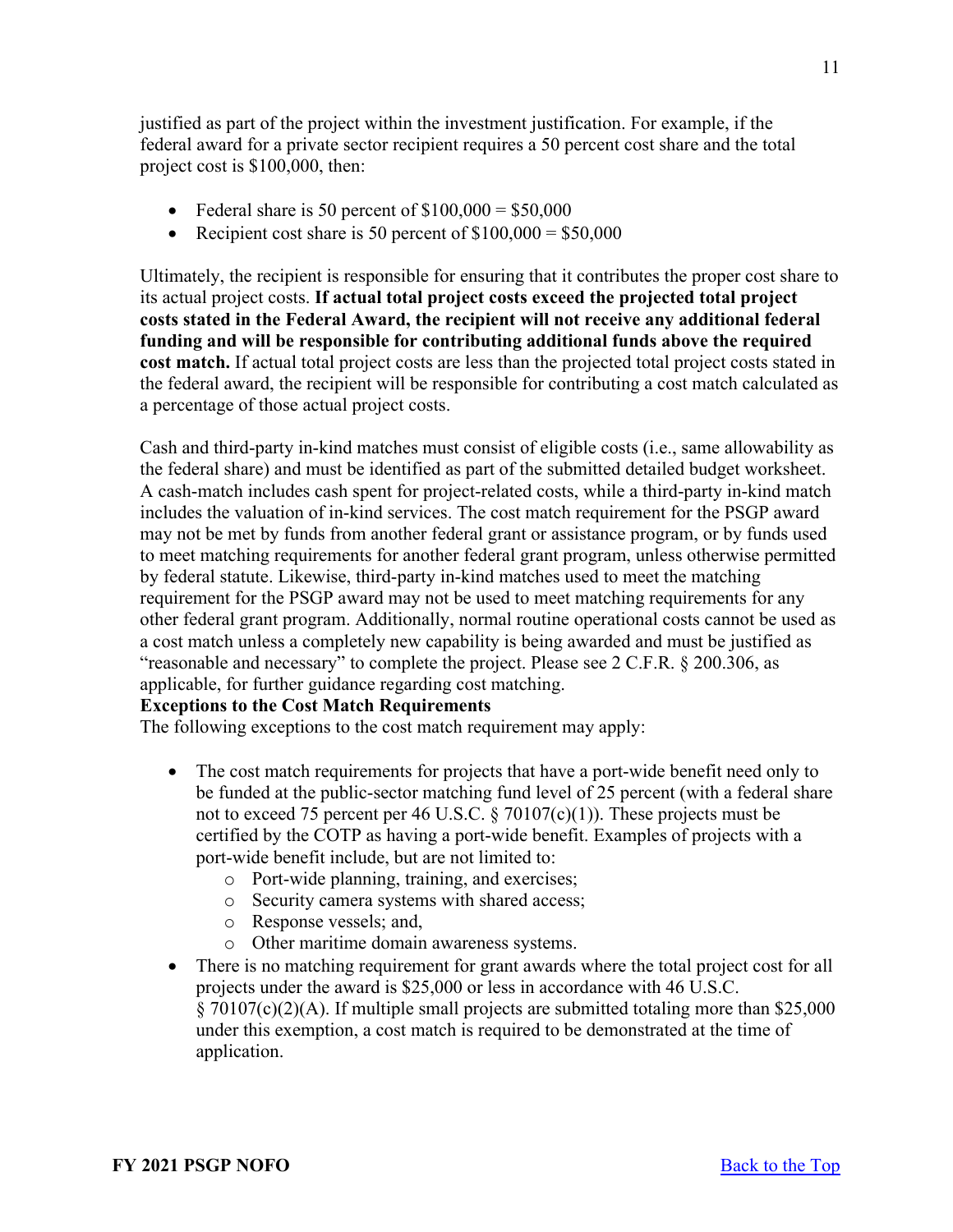12

- There is no matching requirement for grants to train law enforcement agency personnel in the enforcement of security zones as defined by 46 U.S.C. § 70132 or in assisting in the enforcement of such security zones.
- Requests for cost match waivers as outlined in 46 U.S.C.  $\S$  70107(c) may be considered for successful applicants only after awards have been made. Applicants must have demonstrated the ability to comply with the cost match requirement at the time of application and since being awarded the grant, have experienced significant financial constraints as outlined in [DHS/FEMA Information Bulletin \(IB\) 376,](https://www.fema.gov/pdf/government/grant/bulletins/info376.pdf) (i.e., specific economic issues preclude provision of the cost share identified in the original grant application). Cost share waiver requests that do not demonstrate new, postaward difficulties and cost share waivers submitted at the time of application will not be considered. Cost share waiver requests must comply with the process identified in IB 376.

### <span id="page-11-0"></span>**D. Application and Submission Information**

- <span id="page-11-1"></span>**1. Key Dates and Times**
- **a.** *Application Start Date: 02/25/2021*
- **b.** *Application Submission Deadline: 05/14/2021 at 5:00 PM ET*

All applications **must** be received by the established deadline.

The Non-Disaster (ND) Grants System has a date stamp that indicates when an application is submitted. Applicants will receive an electronic message confirming receipt of their submission. For additional information on how an applicant will be notified of application receipt, see the subsection titled "Timely Receipt Requirements and Proof of Timely Submission" in Section D of this NOFO.

**FEMA will not review applications that are received after the deadline or consider these late applications for funding**. FEMA may, however, extend the application deadline on request for any applicant who can demonstrate that good cause exists to justify extending the deadline. Good cause for an extension may include technical problems outside of the applicant's control that prevent submission of the application by the deadline, other exigent or emergency circumstances, or statutory requirements for FEMA to make an award.

**Applicants experiencing technical problems outside of their control must notify FEMA as soon as possible and before the application deadline**. Failure to timely notify FEMA of the issue that prevented the timely filing of the application may preclude consideration of the award. "Timely notification" of FEMA means: prior to the application deadline and within 48 hours after the applicant became aware of the issue.

A list of FEMA contacts can be found in Section G of this NOFO, "DHS Awarding Agency Contact Information." For additional assistance using the ND Grants System, please contact the ND Grants Service Desk at  $(800) 865-4076$  or [NDGrants@fema.dhs.gov.](mailto:NDGrants@fema.dhs.gov) The ND Grants Service Desk is available Monday through Friday, 9:00 AM – 6:00 PM Eastern Time (ET).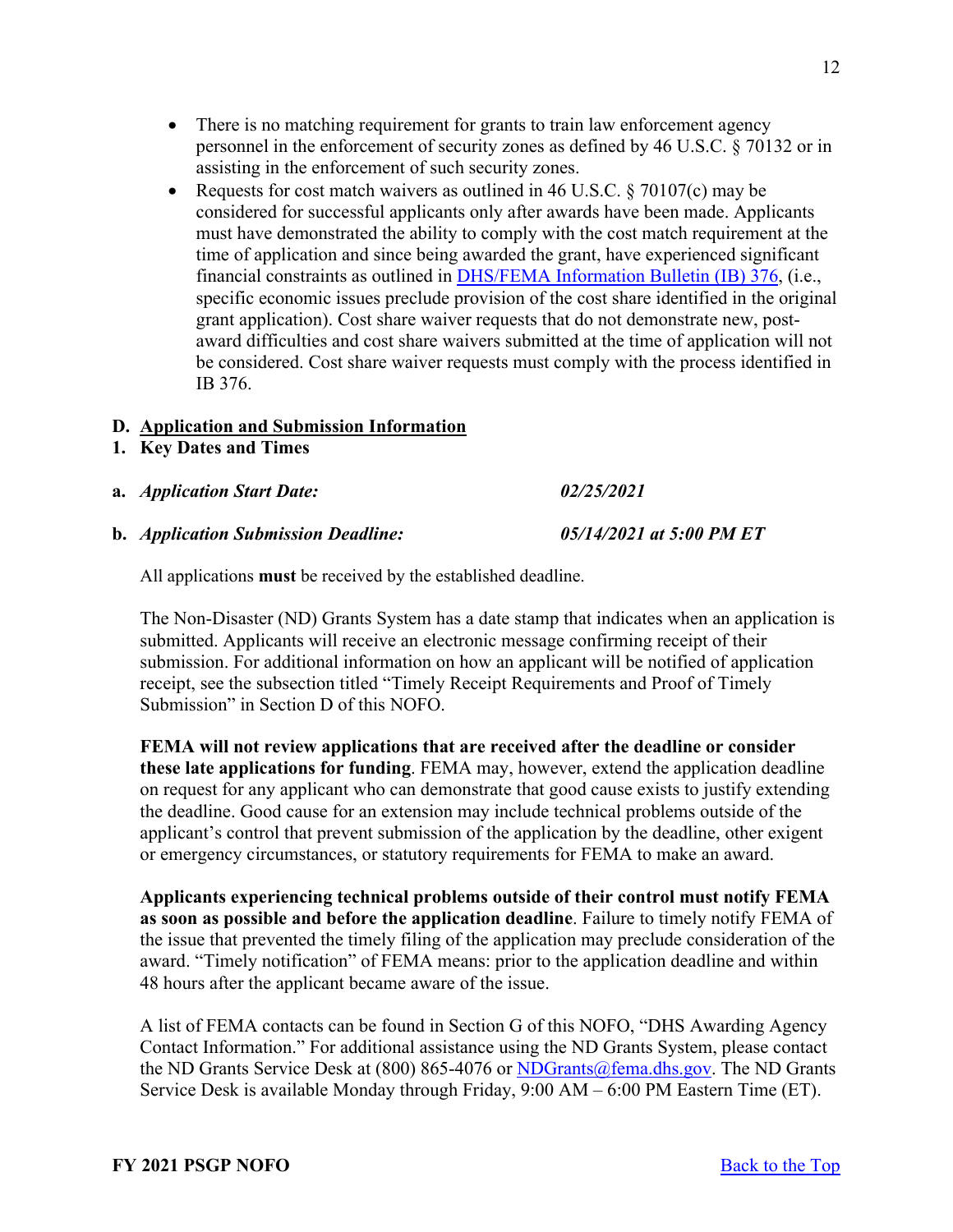For programmatic or grants management questions, please contact your Program Analyst or Grant Management Specialist. If applicants do not know who to contact or if there are programmatic questions or concerns, please contact the Centralized Scheduling and Information Desk (CSID) by phone at (800) 368-6498 or by e-mail at [askcsid@fema.dhs.gov,](mailto:askcsid@fema.dhs.gov) Monday through Friday,  $9:00$  AM –  $5:00$  PM ET.

#### **c.** *Anticipated Funding Selection Date:*No later than 07/16/2021

#### **d.** *Anticipated Award Date:* No later than 09/30/2021

e. Other Key Dates

| Event                                                   | <b>Suggested Deadline for Completion</b>     |
|---------------------------------------------------------|----------------------------------------------|
| <b>Obtaining DUNS Number</b>                            | Four weeks before actual submission deadline |
| Obtaining a valid EIN                                   | Four weeks before actual submission deadline |
| Creating an account with login.gov                      | Four weeks before actual submission deadline |
| Registering in SAM or Updating<br>SAM registration      | Four weeks before actual submission deadline |
| Registering in Grants.gov                               | Four weeks before actual submission deadline |
| Starting application in Grants.gov                      | Two weeks before actual submission deadline  |
| Submitting initial application in<br>Grants.gov         | One week before actual submission deadline   |
| Submitting the final application in ND<br><b>Grants</b> | By the submission deadline                   |

### <span id="page-12-0"></span>**2. Agreeing to Terms and Conditions of the Award**

By submitting an application, applicants agree to comply with the requirements of this NOFO and the terms and conditions of the award, should they receive an award.

#### <span id="page-12-1"></span>**3. Address to Request Application Package**

See the [Preparedness Grants Manual](https://www.fema.gov/media-library/assets/documents/178291) for requesting and submitting an application.

Initial applications are processed through the **Grants** gov portal. Final applications are completed and submitted through FEMA's Non-Disaster Grants (ND Grants) System. Application forms and instructions are available at Grants.gov. To access these materials, go to [http://www.grants.gov.](http://www.grants.gov/)

# <span id="page-12-2"></span>**4. Steps Required to Obtain a Unique Entity Identifier, Register in the System for Award Management (SAM), and Submit an Application**

Applying for an award under this program is a multi-step process and requires time to complete. Applicants are encouraged to register early as the registration process can take four weeks or more to complete. Therefore, registration should be done in sufficient time to ensure it does not impact your ability to meet required submission deadlines.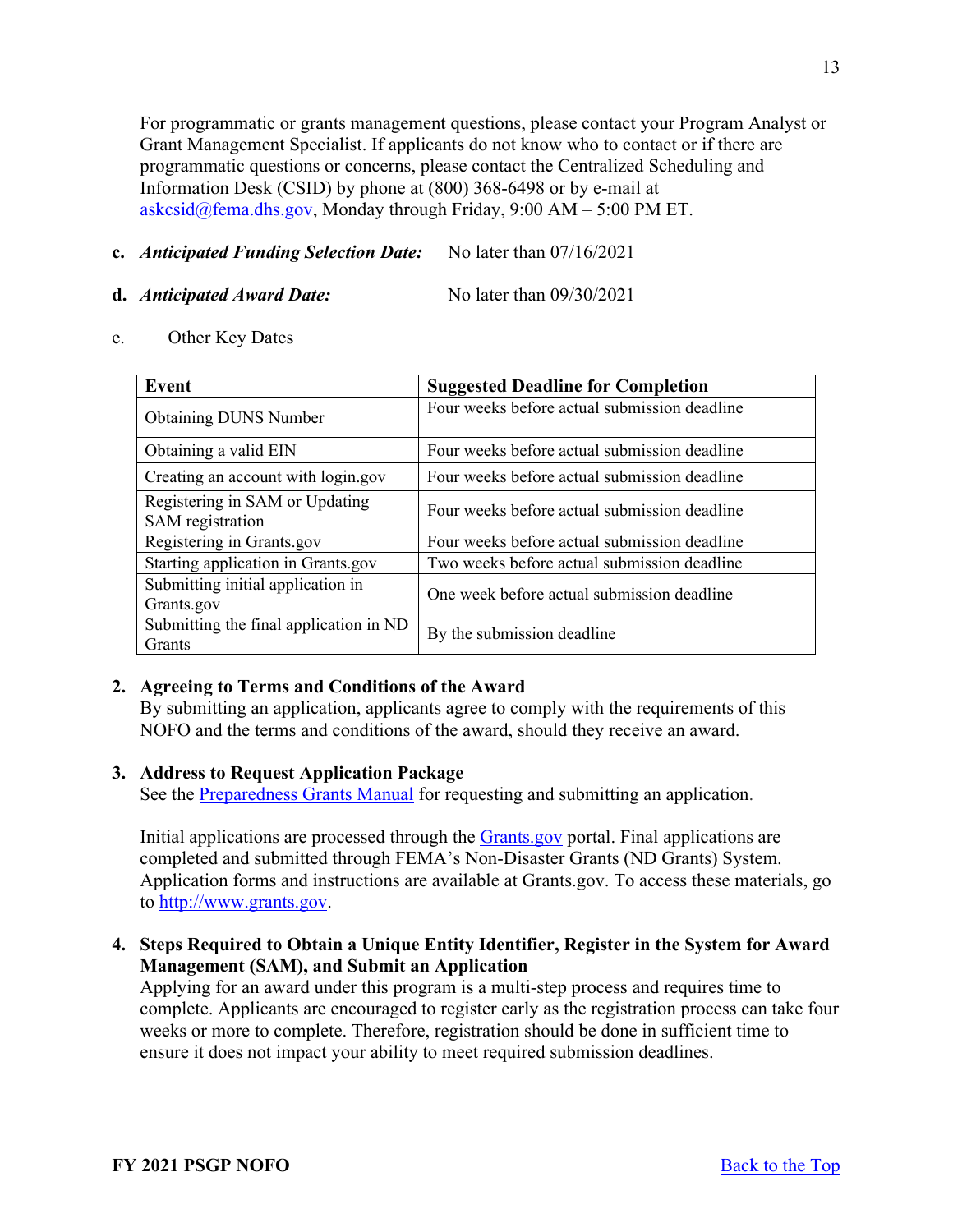Please review the table above for estimated deadlines to complete each of the steps listed. Failure of an applicant to comply with any of the required steps before the deadline for submitting an application may disqualify that application from funding.

To apply for an award under this program, all applicants must:

- a. Apply for, update, or verify their Data Universal Numbering System (DUNS) number from Dun & Bradstreet and Employer Identification Number (EIN) from the Internal Revenue Service;
- b. In the application, provide a valid DUNS number, which is currently the unique entity identifier;
- c. Have an account with [login.gov;](https://www.login.gov/)
- d. Register for, update, or verify their SAM account and ensure the account is active before submitting the application;
- e. Create a Grants.gov account;
- f. Add a profile to a Grants.gov account;
- g. Establish an Authorized Organizational Representative (AOR) in Grants.gov;
- h. Register in ND Grants
- i. Submit an initial application in Grants.gov;
- **j. Submit the final application in ND Grants, including electronically signing applicable forms; and**
- k. Continue to maintain an active SAM registration with current information at all times during which it has an active federal award or an application or plan under consideration by a federal awarding agency. As part of this, applicants must also provide information on an applicant's immediate and highest-level owner and subsidiaries, as well as on all predecessors that have been awarded federal contracts or federal financial assistance within the last three years, if applicable.

Specific instructions on how to apply for, update, or verify a DUNS number or SAM registration or establish an AOR are included below in the steps for applying through Grants.gov.

Applicants are advised that FEMA may not make a federal award until the applicant has complied with all applicable DUNS and SAM requirements. Therefore, an applicant's SAM registration must be active not only at the time of application, but also during the application review period and when FEMA is ready to make a federal award. Further, as noted above, an applicant's or recipient's SAM registration must remain active for the duration of an active federal award. If an applicant's SAM registration is expired at the time of application, expires during application review, or expires any other time before award, FEMA may determine that the applicant is not qualified to receive a federal award and use that determination as a basis for making a federal award to another applicant.

Per 2 C.F.R. § 25.110(c)(2)(ii), if an applicant is experiencing exigent circumstances that prevents it from receiving a DUNS number and completing SAM registration prior to receiving a federal award, the applicant must notify FEMA as soon as possible by contacting  $askcsid@fema.dhs.gov$  and providing the details of the circumstances that prevent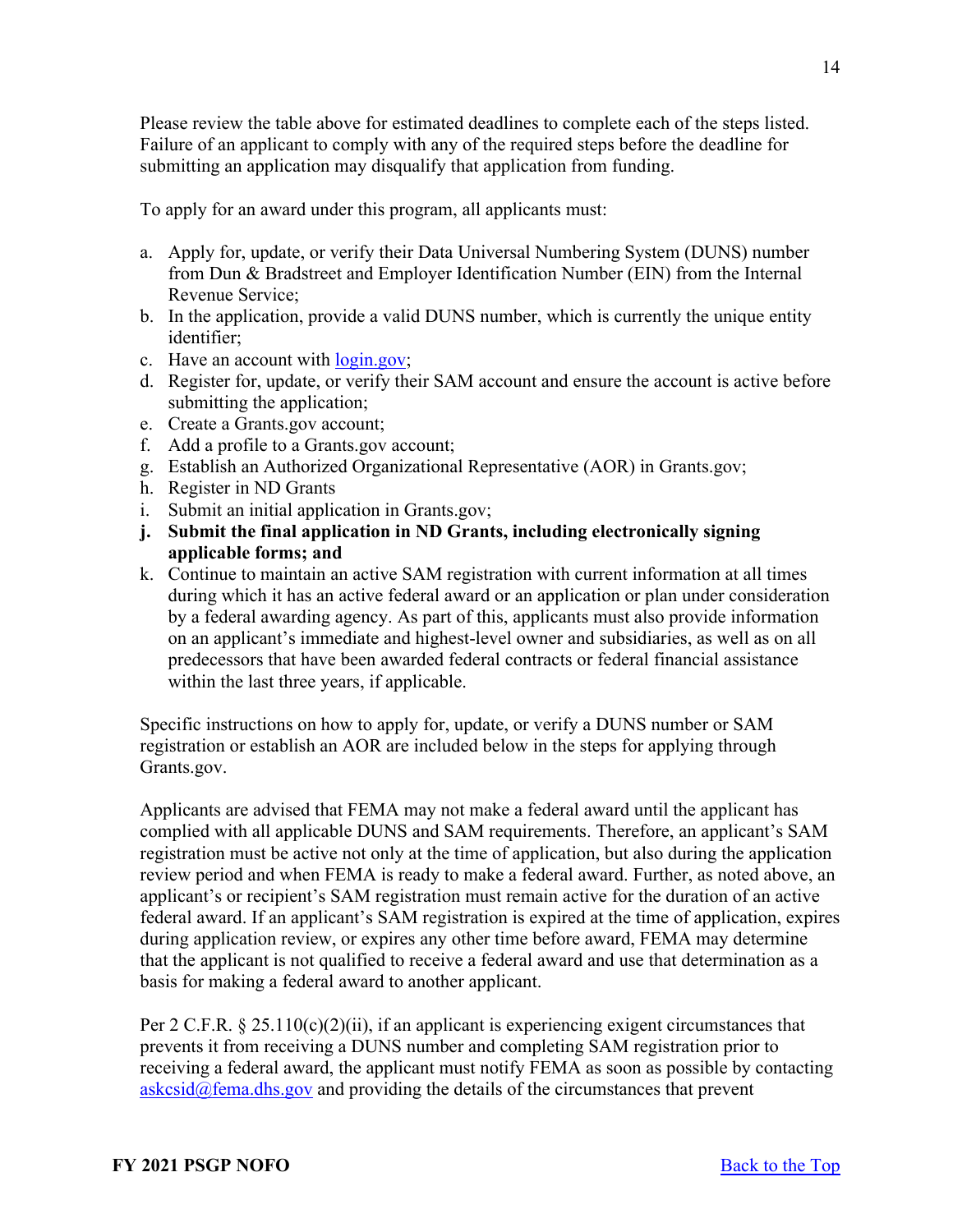completion of these requirements. If FEMA determines that there are exigent circumstances and FEMA has decided to make an award, the applicant will be required to obtain a DUNS number and complete SAM registration within 30 days of the federal award date.

# <span id="page-14-0"></span>**5. Electronic Delivery**

DHS is participating in the Grants.gov initiative to provide the grant community with a single site to find and apply for grant funding opportunities. DHS encourages or requires applicants to submit their applications online through Grants.gov, depending on the funding opportunity. For this funding opportunity, FEMA requires applicants to submit initial applications through Grants.gov and a final application through ND Grants.

# <span id="page-14-1"></span>**6. How to Register to Apply through Grants.gov**

For information on how to register to apply through Grants.gov, please see the Preparedness [Grants Manual.](https://www.fema.gov/media-library/assets/documents/178291)

### <span id="page-14-2"></span>**7. How to Submit an Initial Application to FEMA via Grants.gov**

Standard Form 424 (SF-424) is the initial application for this NOFO.

Grants.gov applicants can apply online using a workspace. A workspace is a shared, online environment where members of a grant team may simultaneously access and edit different web forms within an application. For each Notice of Funding Opportunity, you can create individual instances of a workspace. Applicants are encouraged to submit their initial applications in Grants.gov at least seven days before the application deadline.

In Grants.gov, applicants need to submit the following forms:

- SF-424, Application for Federal Assistance
- Grants.gov Lobbying Form, Certification Regarding Lobbying

For further information on how to submit an initial application via Grants.gov, please see the [Preparedness Grants Manual.](https://www.fema.gov/media-library/assets/documents/178291)

# <span id="page-14-3"></span>**8. Submitting the Final Application in ND Grants**

After submitting the initial application in Grants.gov, eligible applicants will be notified by FEMA and asked to proceed with submitting their complete application package in ND Grants. Applicants can register early with ND Grants and are encouraged to begin their ND Grants registration at the time of this announcement or, at the latest, seven days before the application deadline. Early registration will allow applicants to have adequate time to start and complete their applications.

Applicants needing assistance registering for the ND Grants system should contact [ndgrants@fema.dhs.gov](mailto:ndgrants@fema.dhs.gov) or (800) 865-4076. For step-by-step directions on using the ND Grants system and other guides, please see [https://www.fema.gov/grants/guidance-tools/non](https://www.fema.gov/grants/guidance-tools/non-disaster-grants-management-system)[disaster-grants-management-system.](https://www.fema.gov/grants/guidance-tools/non-disaster-grants-management-system)

In ND Grants, applicants will be prompted to submit the standard application information and any program-specific information required as described in Section D.10 of this NOFO,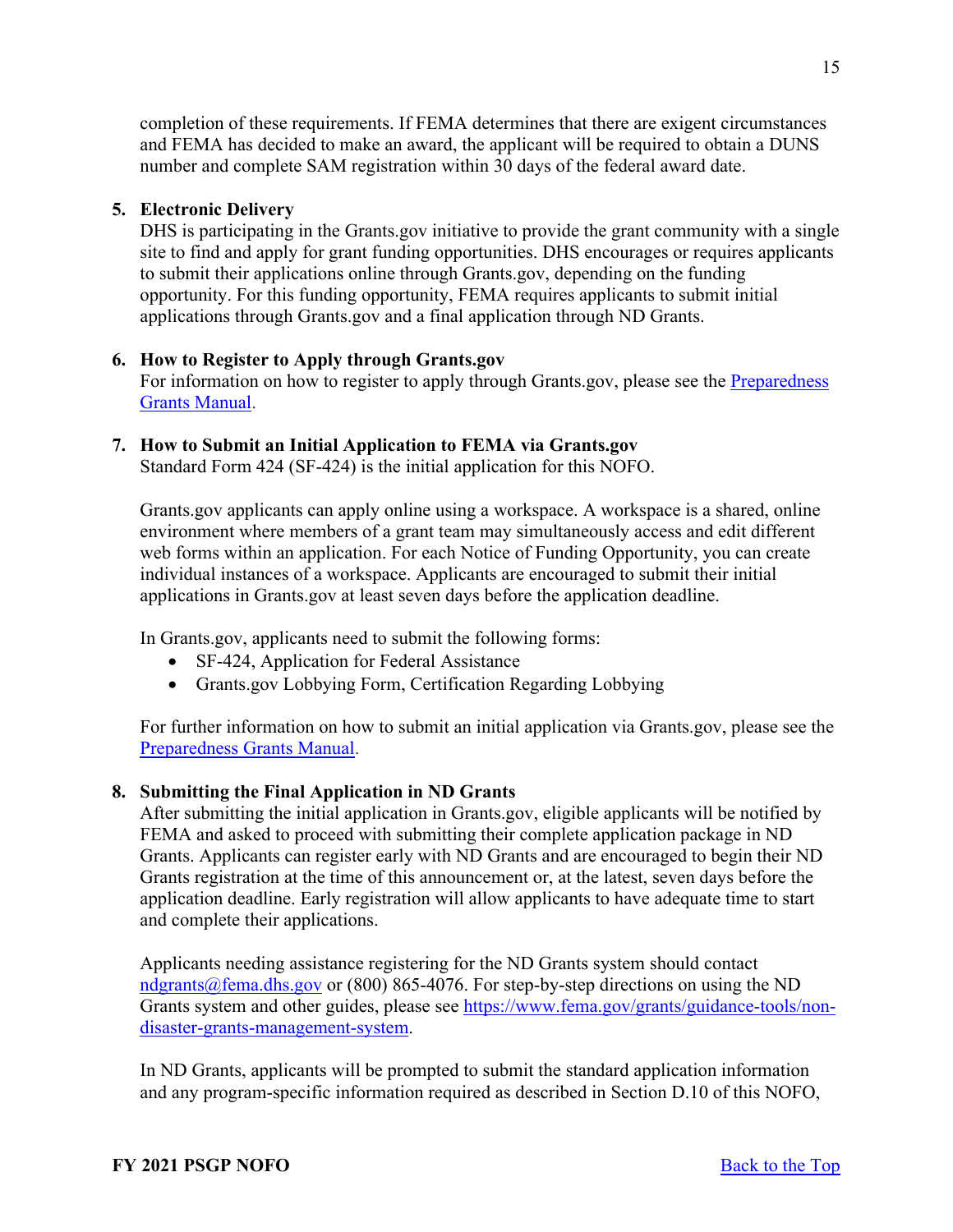"Content and Form of Application Submission.". The Standard Forms (SF) are auto generated in ND Grants, but applicants may access these forms in advance through the Forms tab under the [SF-424 family on Grants.gov.](https://www.grants.gov/forms/sf-424-family.html) Applicants should review these forms before applying to ensure they have all the information required. For additional application submission requirements, including program-specific requirements, please refer to the subsection titled "Content and Form of Application

Submission" under Section D of this NOFO.

## <span id="page-15-0"></span>**9. Timely Receipt Requirements and Proof of Timely Submission**

As application submission is a two-step process, the applicant with the AOR role who submitted the application in Grants.gov will receive an acknowledgement of receipt and a tracking number (GRANTXXXXXXXX) from Grants.gov with the successful transmission of its initial application. **This notification does not serve as proof of timely submission, as the application is not complete until it is submitted in ND Grants.** Applicants can also view the ND Grants Agency Tracking Number by accessing the Details tab in the submitted workspace section in Grants.gov, under the Agency Tracking Number column. Should the Agency Tracking Number not appear, the application has not yet migrated from Grants.gov into the ND Grants System. Please allow 24 hours for your ND Grants application tracking number to migrate.

All applications must be received in ND Grants by **5:00 PM ET** on the application deadline. Proof of timely submission is automatically recorded by ND Grants. An electronic date/time stamp is generated within the system when the application is successfully received by ND Grants. Additionally, the applicant(s) listed as contacts on the application will receive a system-generated email to confirm receipt.

# <span id="page-15-1"></span>**10. Content and Form of Application Submission**

### **a.** *Standard Required Application Forms and Information*

The following forms or information are required to be submitted in either Grants.gov or ND Grants. The Standard Forms (SF) are submitted either through Grants.gov, through forms generated in ND Grants, or as an attachment in ND Grants. Applicants may also access the SFs at [https://www.grants.gov/web/grants/forms/sf-424-family.html.](https://www.grants.gov/web/grants/forms/sf-424-family.html)

### **I. GRANTS.GOV**

- **SF-424, Application for Federal Assistance**, initial application submitted through Grants.gov
- **Grants.gov Lobbying Form, Certification Regarding Lobbying**, submitted through Grants.gov

### **II. ND GRANTS**

- **SF-424A, Budget Information (Non-Construction)**, submitted via the forms generated by ND Grants
	- o **For construction under an award, submit SF-424C, Budget Information (Construction)**, submitted via the forms generated by ND Grants, in addition to or instead of SF-424A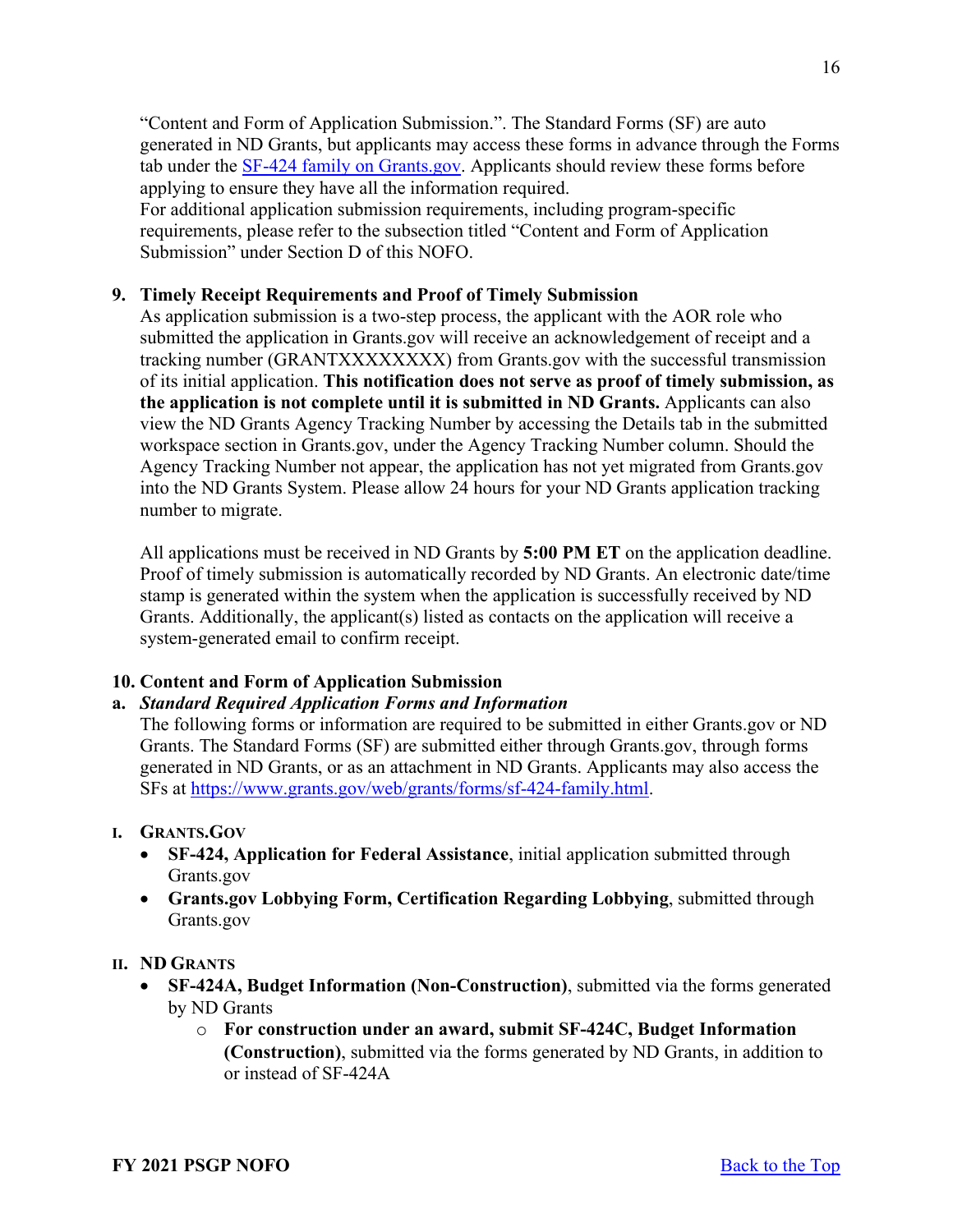- **SF-424B, Standard Assurances (Non-Construction)**, submitted via the forms generated by ND Grants
	- o **For construction under an award, submit SF-424D, Standard Assurances (Construction)**, submitted via the forms generated by ND Grants, in addition to or instead of SF-424B
- **SF-LLL, Disclosure of Lobbying Activities**, submitted via the forms generated by ND Grants
- **Indirect Cost Agreement or Proposal**, submitted as an attachment in ND Grants if the budget includes indirect costs and the applicant is required to have an indirect cost rate agreement or proposal. If the applicant does not have or is not required to have an indirect cost rate agreement or proposal, please see Section D.13 of this NOFO, "Funding Restrictions and Allowable Costs," for further information regarding allowability of indirect costs and whether alternatives to an indirect cost rate agreement or proposal might be available, or contact the relevant FEMA staff identified in Section G of this NOFO, "DHS Awarding Agency Contact Information" for further instructions.

Generally, applicants have to submit either the non-construction forms (i.e., SF-424A and SF-424B) or construction forms (i.e., SF-424C and SF-424D), meaning that applicants that only have construction work and do not have any non-construction work need only submit the construction forms (i.e., SF-424C and SF-424D) and not the non-construction forms (i.e., SF-424A and SF-424B), and vice versa. However, applicants who have both construction and non-construction work under this program need to submit both the construction and nonconstruction forms.

### **b.** *Program-Specific Required Forms and Information*

The following program-specific forms or information are required to be submitted in ND Grants as file attachments:

- Associated Investment Justifications (IJs)
- Detailed budgets
- Associated Memoranda of Understanding (MOU)/Memoranda of Agreement (MOA)

### **I. PRIORITY INVESTMENTS (PSGP)**

• **Cybersecurity**

Cybersecurity investments must support the security and functioning of critical infrastructure and core capabilities as they relate to achieving target capabilities related to preventing, preparing for, protecting against, or responding to acts of terrorism. *Due to the urgent nature of this issue, FEMA anticipates awarding at least 20% of FY 2021 PSGP funding to projects that support this priority. This goal will likely increase in future award rounds.*

### **II. INVESTMENT JUSTIFICATION**

As part of the FY 2021 PSGP application process, applicants must use the formal IJ template to address each initiative being proposed for funding. A separate IJ should be submitted for each proposed project. *Please refer to the "Applications Submitted by Eligible Entities" language in Section C above regarding the limitations on the number of applications per eligible entity or facilities, departments, subcomponents, or agencies within a single*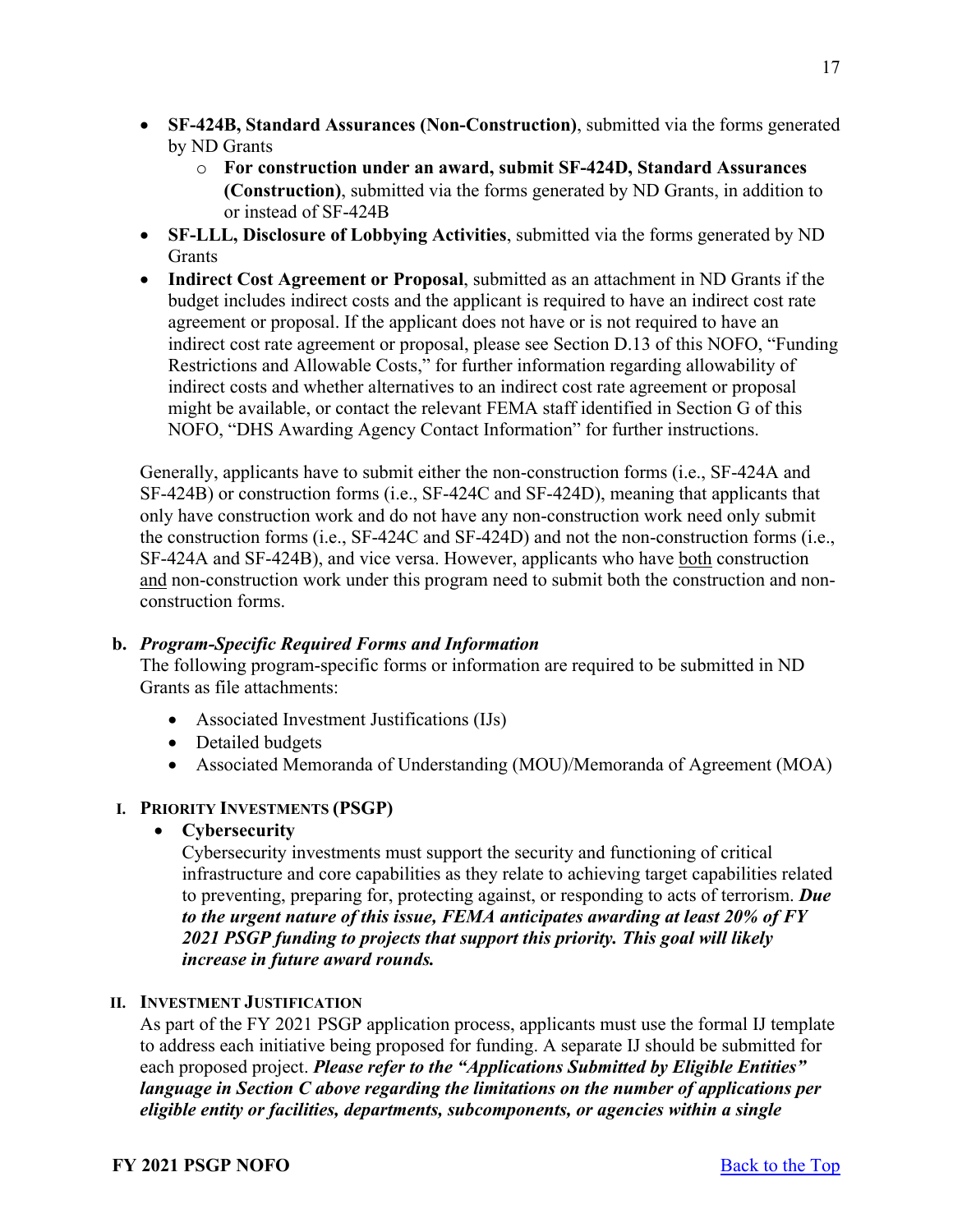# *eligible entity. No single application or IJ may include projects intended to be implemented in different Port Areas, subject to the provisions of this section, below. Applicants may submit up to five IJs within a single application.*

IJs must demonstrate how proposed projects address gaps and deficiencies in one or more of the core capabilities outlined in the National Preparedness Goal (the Goal). In the IJ, the applicant must demonstrate the ability to provide enhancements consistent with the purpose of the program and guidance provided by DHS/FEMA. PSGP projects must be both 1) feasible and effective at reducing the risks for which the project was designed; and 2) able to be fully completed within the thirty-six (36) month period of performance. For information on the feasibility and effectiveness determination, please see the Review and Selection Process as outlined in this NOFO.

*For the purposes of a PSGP application, a Port Area is selected for funding based on the project location. Eligible entities that have facilities in multiple Port Areas should apply for projects based on the Port Area where the project/asset will be implemented, housed, or maintained, not the entity's headquarters location.* For entities submitting applications for a single project that spans multiple Port Areas, such as one patrol vessel that may be deployed outside of the primary Port Area, the project location is considered to be the predominant Port Area in which the project will be utilized. Large projects that implement multiple components in multiple Port Areas, such as State agency purchases of multiple patrol vessels for multiple Port Areas, should be submitted as separate applications (e.g., State Police vessel project in Port Area #1 is one application; State Police vessel project in Port Area #2 is a separate application). All eligible and complete applications will be provided to the applicable COTP for further review.

Applicants seeking to participate in large-scale regional projects requiring the purchase of services or equipment should directly reference this need in their applications. Applicants should specify their portion of the requested project funding and role in the project. Applicants should also note if their portion of a project can be completed independently of the large-scale regional project.

Applicants will find the IJ template on Grants.gov in the "Related Documents" tab of the PSGP posting. This IJ template must be used for each project submitted. Applicants must provide information in the following categories for each proposed investment:

- 1. Background
- 2. Strategic and Program Priorities
- 3. Impact
- 4. Funding/Implementation Plan

Applicants must use the following file naming convention when submitting an IJ as part of the FY 2021 PSGP:

*Name of Applicant\_Name of Project\_ IJ Number (Example: XYZ Oil\_Fencing\_IJ#1)*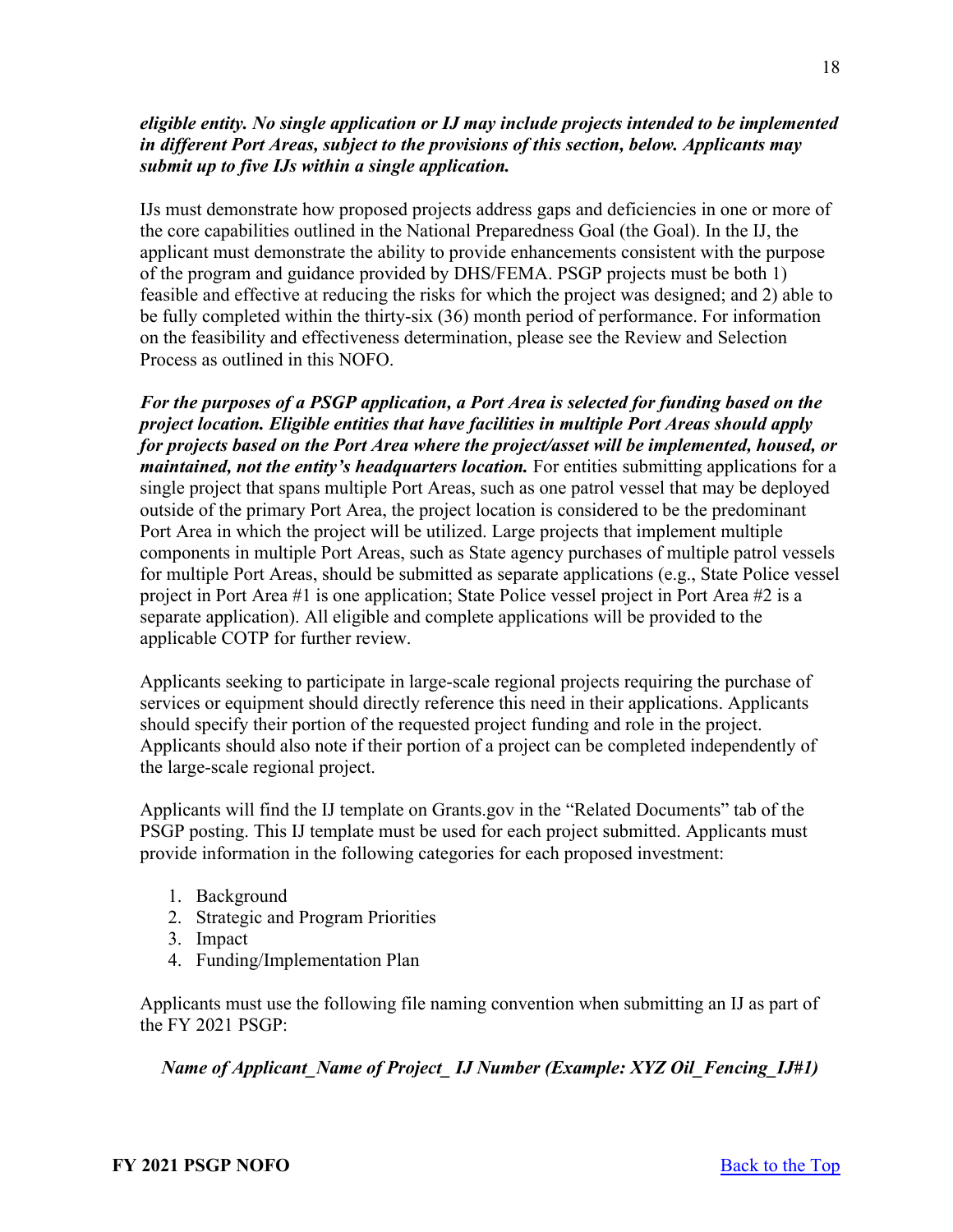#### **III. DETAILED BUDGET**

All applicants must provide budget detail worksheets that include project milestones for the funds requested at the time of application. The detailed budget must be complete, reasonable, and cost-effective in relation to the proposed project and should provide the basis of computation of all project-related costs (including management and administrative costs) and any appropriate narrative. Review panels must be able to thoroughly evaluate the projects being submitted based on the information provided. Consequently, applicants must provide an appropriate level of detail within the budget detail worksheets to clarify what will be purchased and spent. These worksheets may be used as a guide to assist applicants in the preparation of budgets and budget narratives.

### *Applications that do not include a detailed budget narrative will not be considered for*

*funding*. Detailed budgets often assist reviewers in determining what type of equipment or service is being purchased, which may assist in determining the effectiveness of a project. Additionally, a detailed budget must demonstrate the required cost share, either cash (hard) or third-party in-kind (soft), of the recipient based on the projected project cost. Applications failing to demonstrate the required cost share will not be considered for funding.

Cash and third-party in-kind matches must consist of eligible costs (i.e., same allowability as the federal share) and must be identified as part of the submitted budget detail worksheet. A cash (hard) match includes cash spent for project-related costs while a third-party in-kind (soft) match includes the valuation of in-kind services. The cost match requirement for a PSGP award may not be met by funds from another federal grant or assistance program or funds used to meet matching requirements for another federal grant program. Likewise, thirdparty in-kind matches used to meet the matching requirement for the PSGP award may not be used to meet matching requirements for any other federal grant program. Please see "Cost Share" in section C of this NOFO, also reference 2 C.F.R. § 200.306, as applicable, for further guidance regarding cost matching.

Applicants must use the following file naming convention when submitting their budget detail worksheets as part of the FY 2021 PSGP:

### *Name of Applicant\_Name of Project\_Budget Number (Example: XYZ Oil\_Fencing\_Budget #1)*

#### **IV. MOU/MOA REQUIREMENT FOR SECURITY SERVICES PROVIDERS**

State and local agencies that are required to provide security services to one or more MTSA regulated facilities within a Port Area may apply for PSGP funding. However*, a signed MOU/MOA between the security service agency and the MTSA regulated facilities receiving these services within the applicant Port Area will be required prior to receipt of PSGP funding* and must include an acknowledgement of the security services, roles, and responsibilities of all entities involved. This information must be maintained by the grant recipient and provided to DHS/FEMA upon request; or verification through the field review process that the agency is identified within the AMSP as an entity that provides maritime security services. The MOU/MOA must address the following points: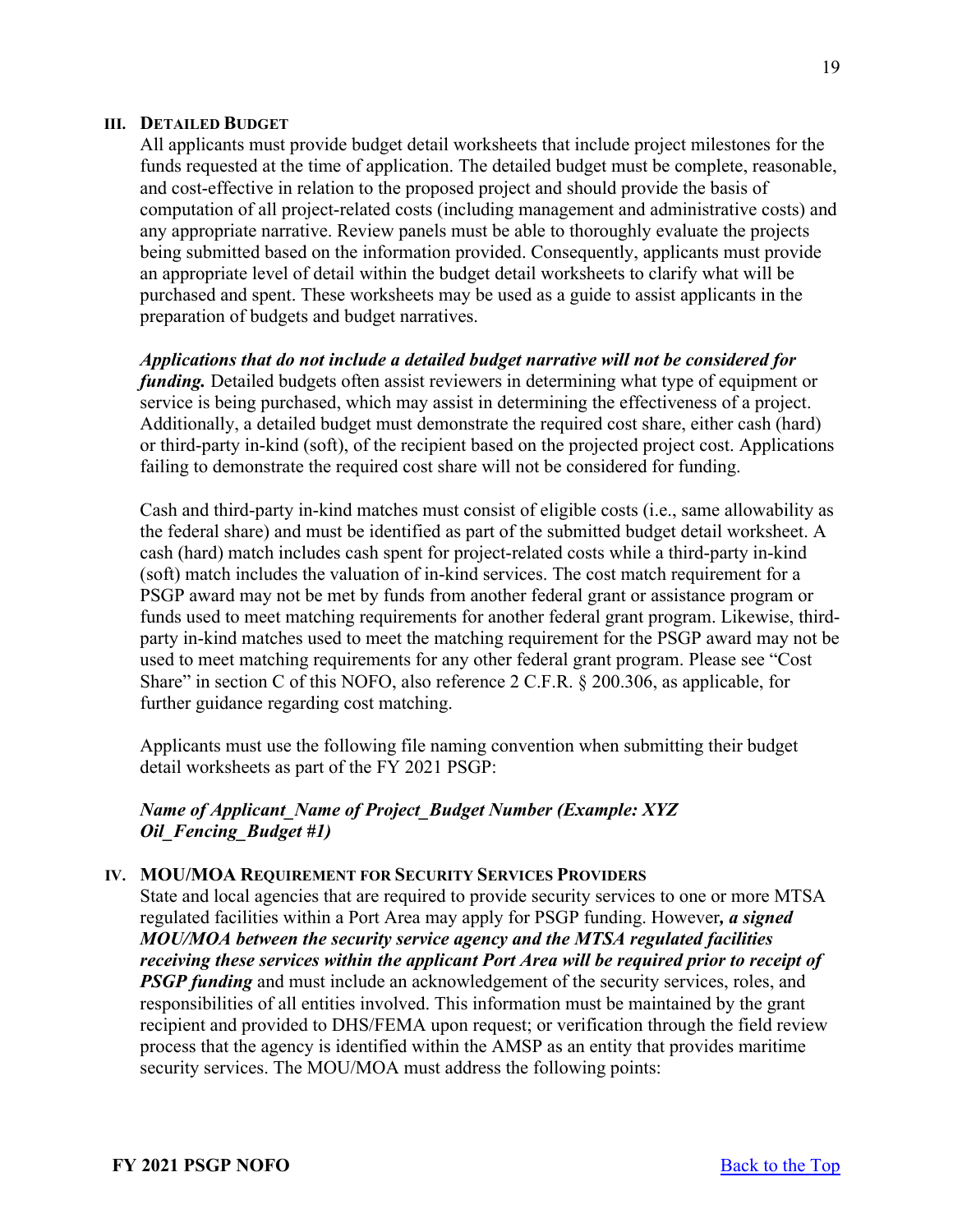- The nature of the security service that the applicant agrees to supply to the MTSA regulated facility (waterside surveillance, increased screening, etc.);
- The roles and responsibilities of the MTSA regulated facility and the applicant during different Maritime Security (MARSEC) levels;
- An acknowledgement by the MTSA regulated facility that the applicant is part of the facility's security plan; and,
- An acknowledgment that the applicant will provide semi-annual progress reports on project status to the local applicable Area Maritime Security Committee (AMSC) and/or COTP.

The signed MOU/MOA for State or local agencies providing security services to regulated entities should be submitted with the grant application as a file attachment within ND Grants [\(https://portal.fema.gov/famsVuWeb/home\)](https://portal.fema.gov/famsVuWeb/home). A sample MOU/MOA can be found in the [Preparedness Grants Manual.](https://www.fema.gov/media-library/assets/documents/178291) Applicants must use the following file naming convention for FY 2021 MOUs and MOAs:

# *Name of Applicant\_MOU (Example: Harris County\_MOU)*

# **V. SENSITIVE SECURITY INFORMATION (SSI) REQUIREMENTS**

A portion of the information that is routinely submitted in the course of applying for funding or reporting under certain programs or that is provided in the course of an entity's grant management activities under those programs that are under federal control is subjected to protection under SSI requirements and must be properly identified and marked. SSI is a control designation used by DHS/FEMA to protect transportation security related information. It is applied to information about security programs, vulnerability and threat assessments, screening processes, technical specifications of certain screening equipment and objects used to test screening equipment, and equipment used for communicating security information relating to air, land, or maritime transportation. Further information can be found in 49 C.F.R. §§ 1520.1-15.20.19.

For the purposes of the PSGP, and due to the high frequency of SSI found in IJs, all IJs shall be considered SSI and treated as such until they have been subject to review for SSI by DHS/FEMA. This means that applicants shall label these documents as SSI in accordance with 49 C.F.R. § 1520.13.

### <span id="page-19-0"></span>**11. Intergovernmental Review**

An intergovernmental review may be required. Applicants must contact their state's Single Point of Contact (SPOC) to comply with the state's process under Executive Order 12372 (See [https://www.archives.gov/federal-register/codification/executive-order/12372.html;](https://www.archives.gov/federal-register/codification/executive-order/12372.html) [https://www.whitehouse.gov/wp-content/uploads/2020/04/SPOC-4-13-20.pdf\)](https://www.whitehouse.gov/wp-content/uploads/2020/04/SPOC-4-13-20.pdf).

### <span id="page-19-1"></span>**12. Funding Restrictions and Allowable Costs**

All costs charged to awards covered by this NOFO must comply with the Uniform Administrative Requirements, Cost Principles, and Audit Requirements at 2 C.F.R. Part 200, unless otherwise indicated in the NOFO, the terms and conditions of the award, or the [Preparedness Grants Manual.](https://www.fema.gov/media-library/assets/documents/178291) This includes, among other requirements, that costs must be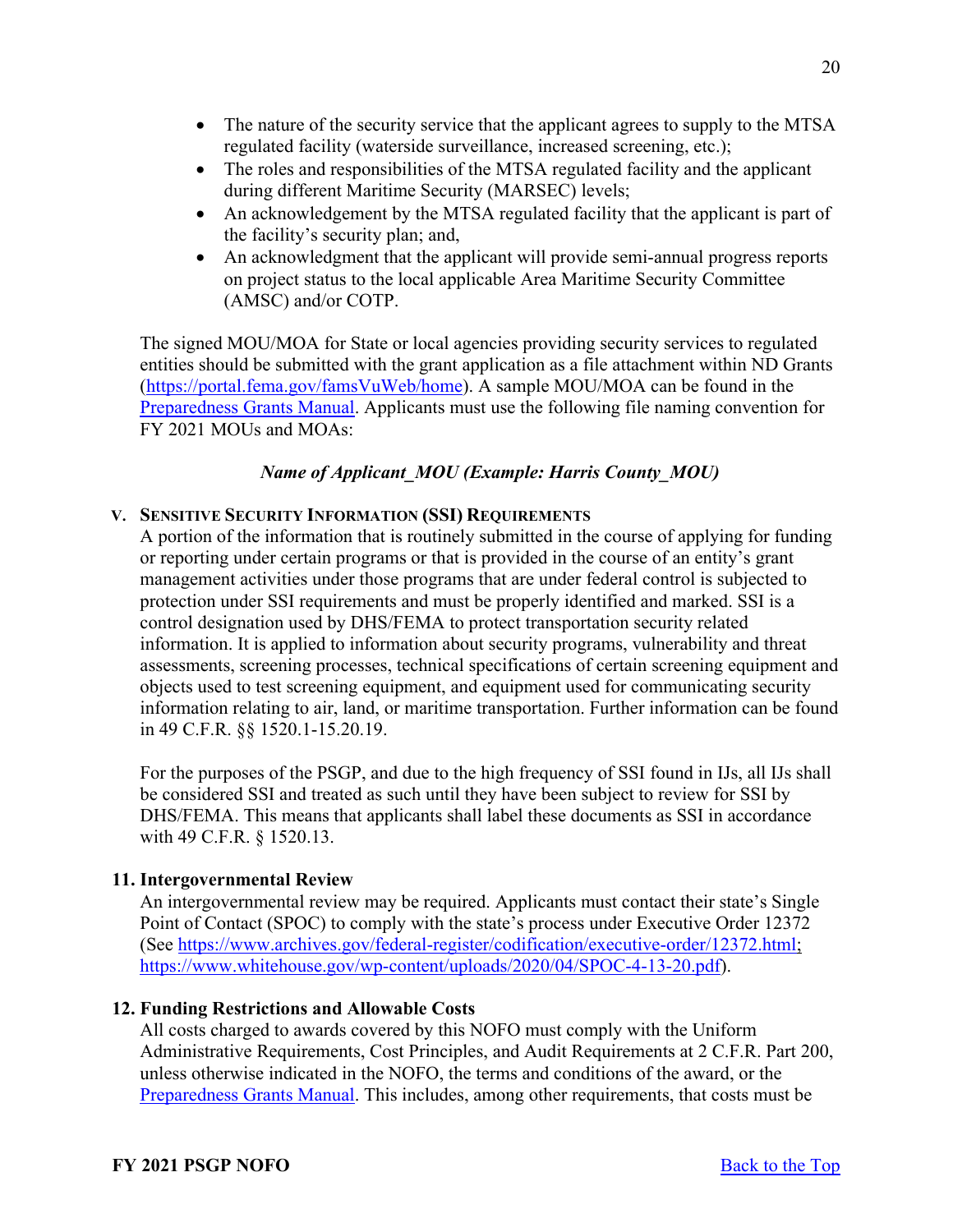incurred, and products and services must be delivered, within the period of performance of the award. *See* 2 C.F.R. § 200.403(h) (referring to budget periods, which for FEMA awards under this program is the same as the period of performance).

Federal funds made available through this award may be used for the purpose set forth in this NOFO, the [Preparedness Grants Manual,](https://www.fema.gov/media-library/assets/documents/178291) and the terms and conditions of the award and must be consistent with the statutory authority for the award. Award funds may not be used for matching funds for any other federal awards, lobbying, or intervention in federal regulatory or adjudicatory proceedings. In addition, federal funds may not be used to sue the Federal Government or any other government entity. See the [Preparedness Grants Manual](https://www.fema.gov/media-library/assets/documents/178291) for more information on funding restrictions and allowable costs.

# **a.** *Prohibitions on Expending FEMA Award Funds for Covered Telecommunications Equipment or Services*

Recipients and subrecipients of FEMA federal financial assistance are subject to the prohibitions described in section 889 of the [John S. McCain National Defense Authorization](https://www.congress.gov/bill/115th-congress/house-bill/5515/text?format=txt)  [Act for Fiscal Year 2019 \(FY 2019 NDAA\),](https://www.congress.gov/bill/115th-congress/house-bill/5515/text?format=txt) Pub. L. No. 115-232 (2018) and 2 C.F.R. §§ 200.216, 200.326, 200.471, and Appendix II to 2 C.F.R. Part 200. Beginning August 13, 2020, the statute – as it applies to FEMA recipients, subrecipients, and their contractors and subcontractors – prohibits obligating or expending federal award funds on certain telecommunications and video surveillance products and contracting with certain entities for national security reasons.

For additional guidance, please refer to [Prohibitions on Expending FEMA Award Funds for](https://www.fema.gov/sites/default/files/documents/fema_prohibitions-expending-fema-award-funds-covered-telecommunications-equipment-services.pdf)  [Covered Telecommunications Equipment or Services \(Interim\).](https://www.fema.gov/sites/default/files/documents/fema_prohibitions-expending-fema-award-funds-covered-telecommunications-equipment-services.pdf) 

**Effective August 13, 2020**, FEMA recipients and subrecipients **may not** use any FEMA funds under open or new awards to:

- (1) Procure or obtain any equipment, system, or service that uses covered telecommunications equipment or services as a substantial or essential component of any system, or as critical technology of any system;
- (2) Enter into, extend, or renew a contract to procure or obtain any equipment, system, or service that uses covered telecommunications equipment or services as a substantial or essential component of any system, or as critical technology of any system; or
- (3) Enter into, extend, or renew contracts with entities that use covered telecommunications equipment or services as a substantial or essential component of any system, or as critical technology as part of any system.

# **I. REPLACEMENT EQUIPMENT AND SERVICES**

FEMA grant funding may be permitted to procure replacement equipment and services impacted by this prohibition, provided the costs are otherwise consistent with the requirements of the NOFO and the [Preparedness Grants Manual.](https://www.fema.gov/media-library/assets/documents/178291)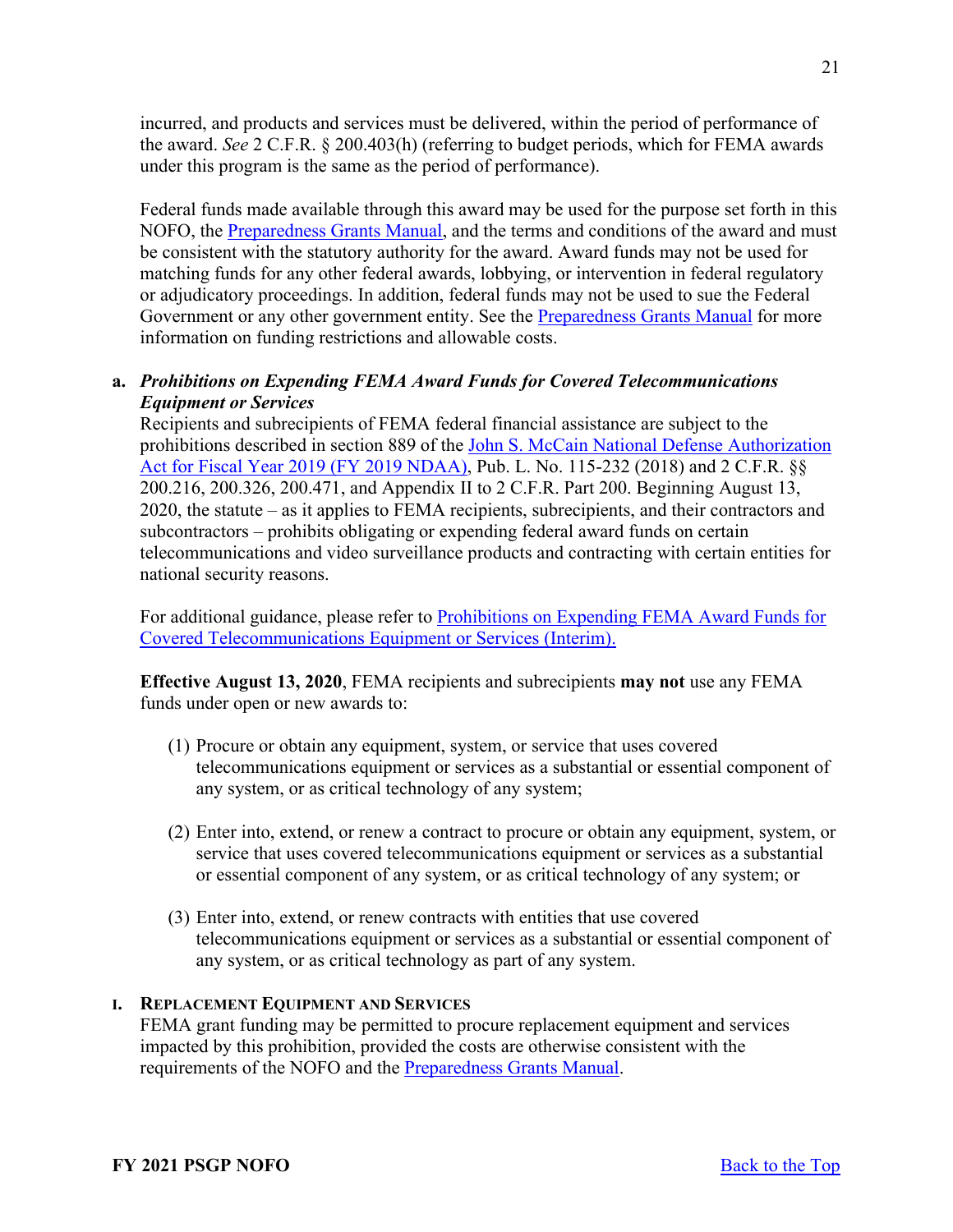#### **II. DEFINITIONS**

Per section 889(f)(2)-(3) of the FY 2019 NDAA and 2 C.F.R. § 200.216, covered telecommunications equipment or services means:

- i. Telecommunications equipment produced by Huawei Technologies Company or ZTE Corporation, (or any subsidiary or affiliate of such entities);
- ii. For the purpose of public safety, security of Government facilities, physical security surveillance of critical infrastructure, and other national security purposes, video surveillance and telecommunications equipment produced by Hytera Communications Corporation, Hangzhou Hikvision Digital Technology Company, or Dahua Technology Company (or any subsidiary or affiliate of such entities);
- iii. Telecommunications or video surveillance services provided by such entities or using such equipment; or
- iv. Telecommunications or video surveillance equipment or services produced or provided by an entity that the Secretary of Defense, in consultation with the Director of National Intelligence or the Director of the Federal Bureau of Investigation, reasonably believes to be an entity owned or controlled by, or otherwise connected to, the People's Republic of China.

Examples of the types of products covered by this prohibition include phones, internet, video surveillance, and cloud servers when produced, provided, or used by the entities listed in the definition of "covered telecommunications equipment or services." *See* 2 C.F.R. § 200.471.

#### **b.** *Pre-Award Costs*

Pre-award costs are not allowable and will not be approved, with the exception of costs resulting from pre-award grant writing services provided by an independent contractor that shall not exceed \$1,500 per applicant per year.

#### **c.** *Management and Administration (M&A) Costs*

Management and administration (M&A) costs are allowed. Recipients may use *up to* 5 percent of the amount of the award's federal share for their M&A costs. M&A activities are those defined as directly relating to the management and administration of PSGP funds, such as financial management and monitoring. M&A expenses must be based on actual expenses or known contractual costs. Requests that are simple percentages of the award, without supporting justification, will not be allowed or considered for reimbursement.

M&A costs are not operational costs. They are the necessary costs incurred in direct support of the grant or as a consequence of the grant and should be allocated across the entire lifecycle of the grant. Examples include preparing and submitting required programmatic and financial reports, establishing and/or maintaining equipment inventory, documenting operational and equipment expenditures for financial accounting purposes; and responding to official informational requests from state and federal oversight authorities.

If an applicant uses an outside consultant or contractor to provide pre-award grant writing services or post-award grant management services, the following considerations and restrictions shall apply.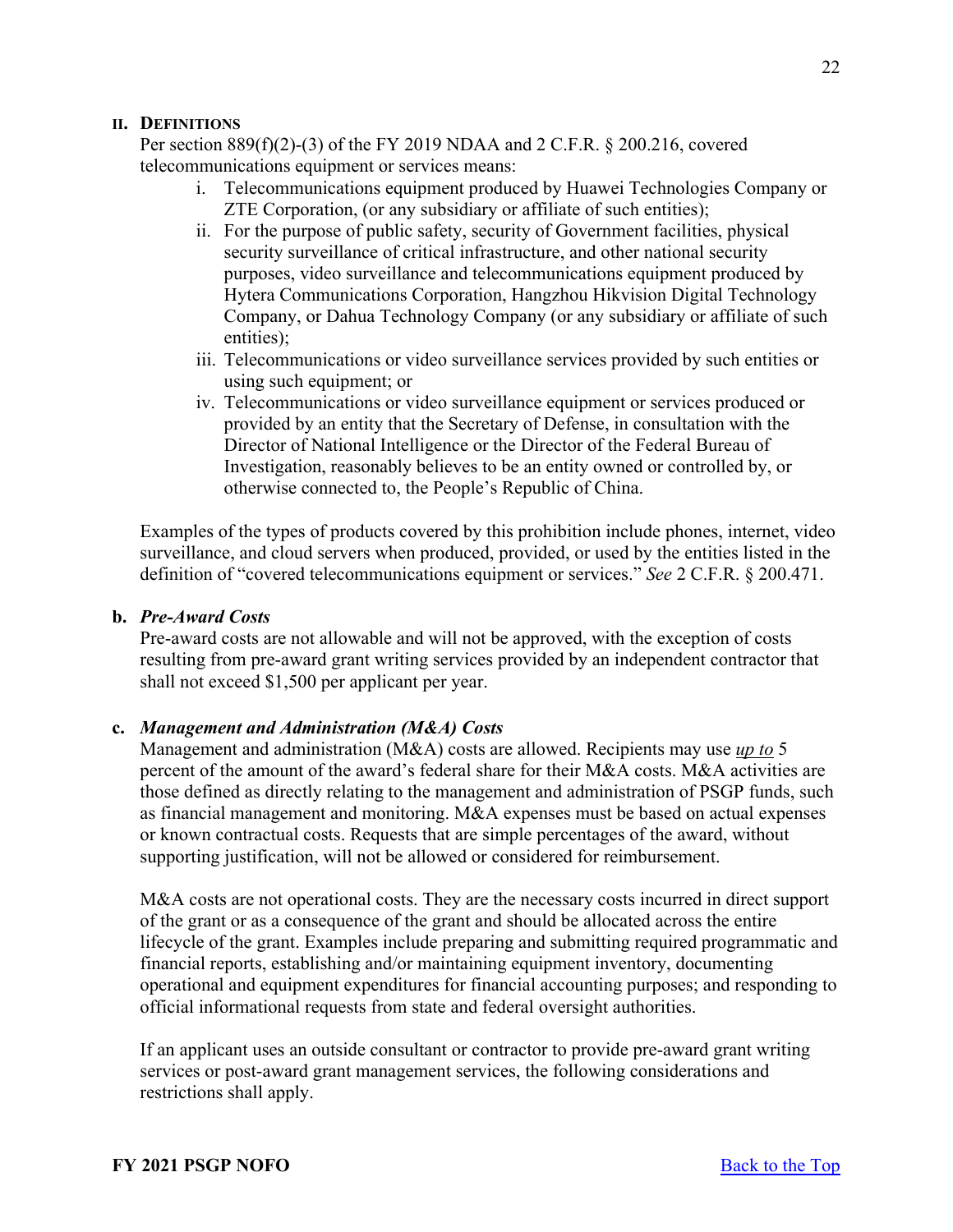#### **I. AUTHORIZED USE OF CONTRACTUAL GRANT WRITERS AND/OR GRANT MANAGERS**

A grant applicant may procure the services of a contractor to provide support and assistance for pre-award grant development services (grant writing) or post-award grant management and administrative services (grant management). As with all federal grant-funded procurements, grant writer or grant management services must be procured in accordance with the federal procurement standards at  $2 \text{ C.F.R.}$  §§  $200.317 - 200.327$ . See the [Preparedness Grants Manual](https://www.fema.gov/media-library/assets/documents/178291) regarding Procurement Integrity, particularly the sections applicable to non-state entities that discuss organizational conflicts of interest under 2 C.F.R. § 200.319(b) and traditional conflicts of interest under 2 C.F.R. § 200.318(c)(1). States must follow the same policies and procedures it uses for procurements of its non-federal funds, pursuant to 2 C.F.R. § 200.317, which also applies 2 C.F.R. §§ 200.321, 200.322, 200.323, and 200.327.

As applicable to non-state entities, DHS/FEMA considers a contracted grant writer to be an agent of the recipient for any subsequent contracts the recipient procures under the same federal award in which the grant-writer provided grant writing services. Federal funds and funds applied to a federal award's cost share generally cannot be used to pay a contractor to carry out the work if that contractor also worked on the development of such specifications.

As applicable to all non-federal entities, regardless of whether an applicant or recipient uses grant writing and/or grant management services, the recipient is solely responsible for the fiscal and programmatic integrity of the grant and its authorized activities and expenditures. The recipient must ensure adequate internal controls, including separation of duties, to safeguard grant assets, processes, and documentation, in keeping with the terms and conditions of its award, including this NOFO, and 2 C.F.R. Part 200.

*Consultants or contractors are not permitted to be the AOR of the recipient.* **Further, an** application must be officially submitted by 1) a *current employee, personnel, official, staff or leadership* of the non-federal entity; and 2) *duly authorized to apply* for an award on behalf of the non-federal entity at the time of application.

### *a. Grant Writers*

Grant writing contractors may assist the applicant in preparing, writing, and finalizing grant application materials and assisting the applicant with handling online application and submission requirements in [Grants.gov](http://www.grants.gov/) and [ND Grants.](https://portal.fema.gov/famsVuWeb/home) Grant writers may assist in a variety of ways. Ultimately, however, the applicant that receives an award is solely responsible for all grant award and administrative responsibilities.

By submitting the application, applicants certify that all of the information contained therein is true and an accurate reflection of the organization and that regardless of the applicant's intent, the submission of information that is false or misleading may result in actions by DHS/FEMA. These actions include but are not limited to the submitted application not being considered for an award, temporary withholding of funding under the existing award pending investigation, or referral to the DHS Office of the Inspector General.

To assist applicants with the cost of grant writing services, DHS/FEMA is permitting a one-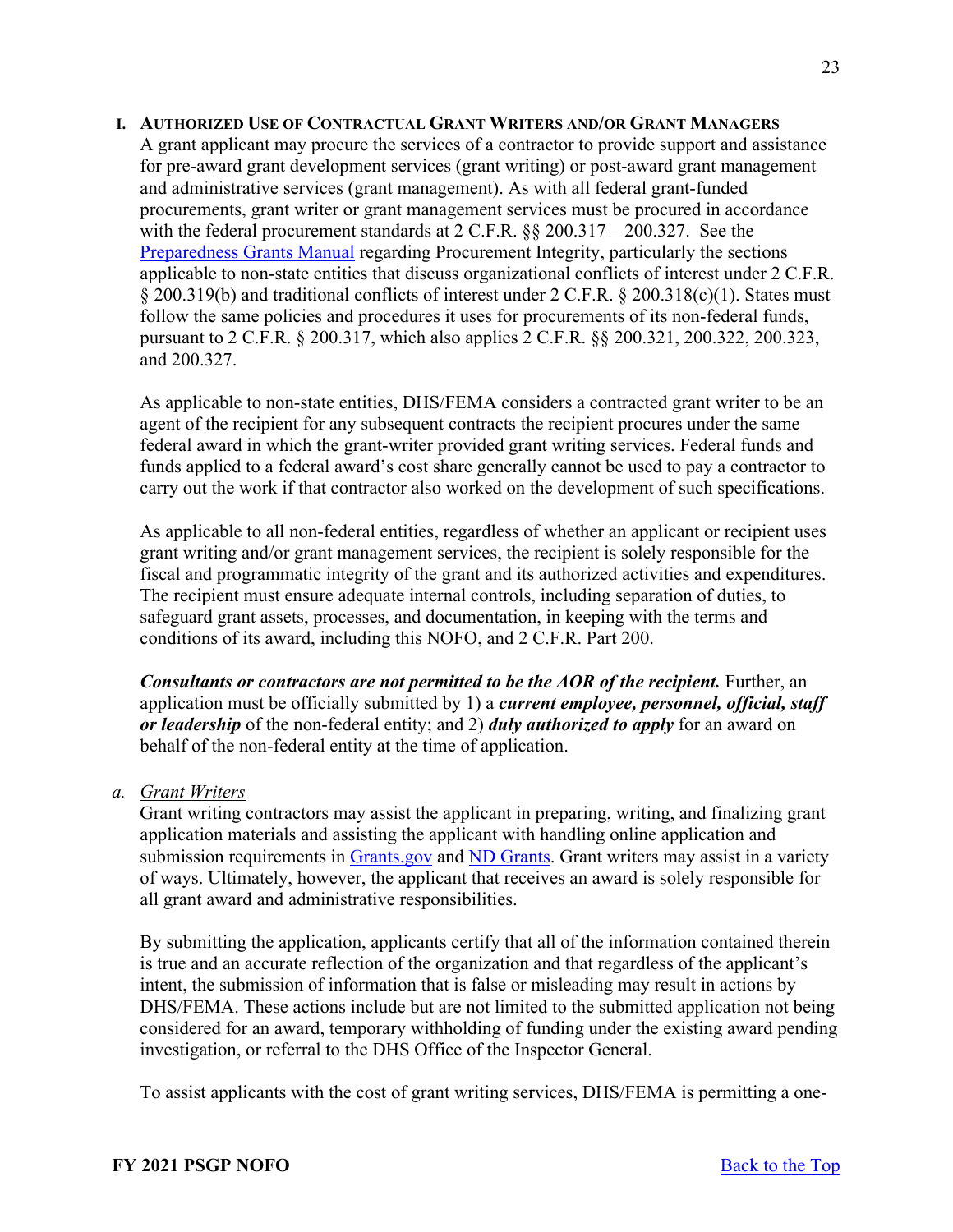time pre-award cost of no more than \$1,500 per applicant per year for contractual grant writing services as part of the recipient's M&A costs. This is only intended to cover costs associated with a grant writer and may not be used to reimburse the applicant for their own time and effort in the development of a grant application. Additionally, the applicant may be required to pay this fee with its own funds during the application preparation and submission period; if the applicant subsequently receives an award, the applicant may then request to be reimbursed once grant funds become available for that cost, not to exceed \$1,500. If the applicant does not receive an award, this cost will not be reimbursed by the Federal Government. The applicant must understand this risk and be able to cover this cost if an award is not made.

If an applicant intends to request reimbursement for this one-time pre-award cost, it must include this request in its application materials, including in the budget detail worksheet for each IJ. Failure to clearly identify this as a separate cost in the application may result in its disallowance. This is the only pre-award cost eligible for reimbursement. Recipients must maintain grant writer fee documentation including, but not limited to, a copy of the solicitation, such as a quote request, rate request, invitation to bid, or request for proposals, if applicable; a copy of the grant writer's contract agreement; a copy of the invoice or purchase order; and a copy of the cancelled check or proof of payment. These records must be made available to DHS/FEMA upon request.

*Consultants or contractors are not permitted to be the AOR of the recipient.* **Further, an** application must be officially submitted by 1) a *current employee, personnel, official, staff, or leadership* of the non-federal entity; and 2) *duly authorized to apply* for an award on behalf of the non-federal entity at the time of application.

*b. Grant Managers*

Grant management contractors provide support in the day-to-day management of an active grant and their services may be incurred as M&A costs of the award. Additionally, recipients may retain grant management contractors at their own expense.

*Consultants or contractors are not permitted to be the AOR of the recipient.* The AOR, or Authorized Official, is responsible for submitting programmatic and financial performance reports, accepting award packages, signing assurances and certifications, and submitting award amendments.

*c. Restrictions Regarding Grant Writers and Grant Managers* 

Pursuant to 2 C.F.R. Part 180, recipients may not use federal grant funds to reimburse any entity, including a grant writer or preparer, if that entity is presently suspended or debarred by the Federal Government from receiving funding under federally funded grants or contracts. Recipients must verify that a contractor is not suspended or debarred from participating in specified federal procurement or non-procurement transactions pursuant to 2 C.F.R. § 180.300. FEMA recommends recipients use SAM.gov to conduct this verification. Further, regardless of whether any grant writer fees were requested, as applicable to non-state entities, unless a single contract covering both pre- and post-award services was awarded to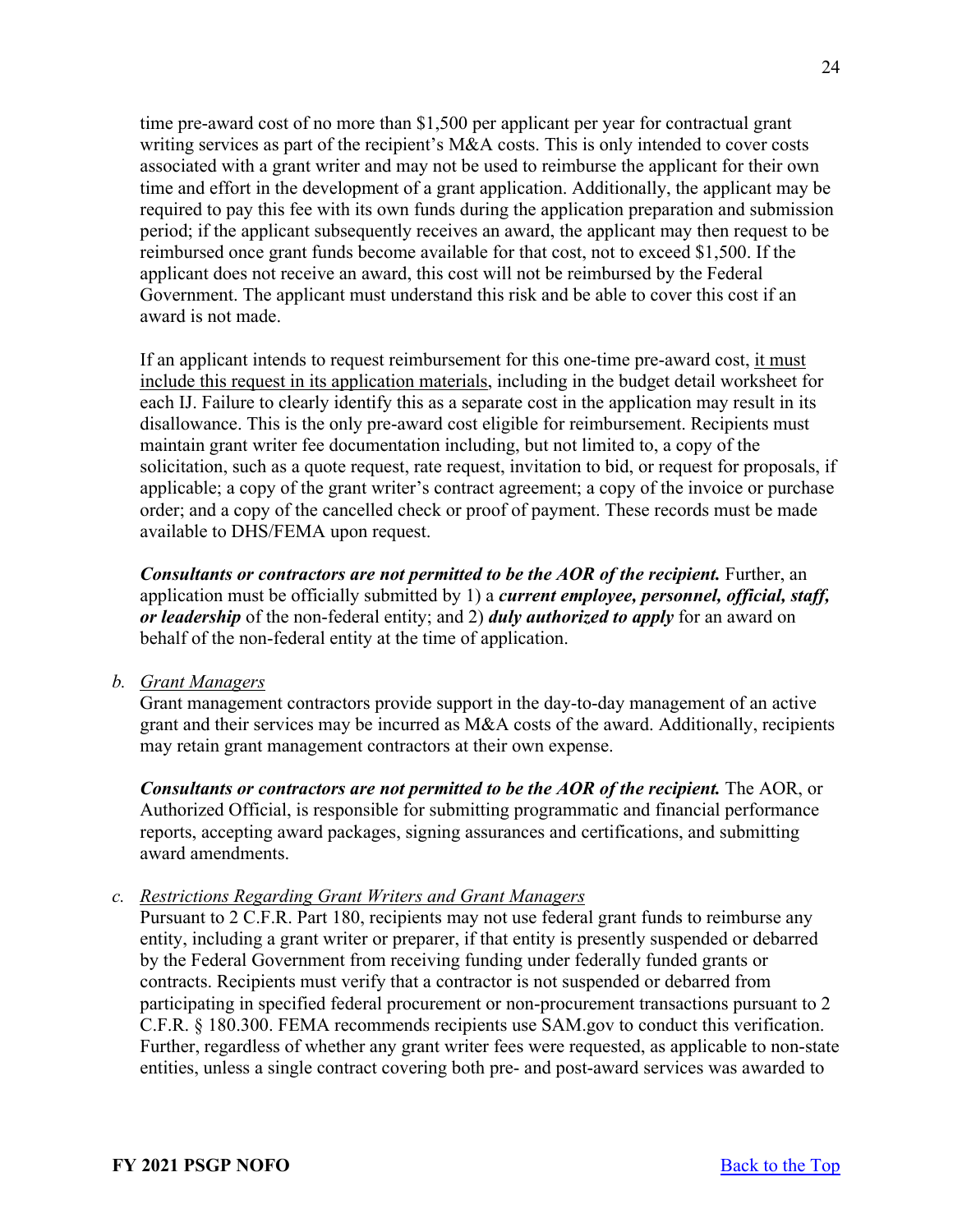the grant writer and procured in compliance with 2 C.F.R. §§ 200.317 – 200.327, federal funds cannot be used to pay the grant writer to provide post-award services.

#### **d.** *Indirect Facilities & Administrative (F&A) Costs*

Indirect costs are allowable under this program as described in 2 C.F.R. Part 200, including 2 C.F.R. § 200.414. Applicants with a current negotiated indirect cost rate agreement that desire to charge indirect costs to an award must provide a copy of their negotiated indirect cost rate agreement at the time of application. Not all applicants are required to have a current negotiated indirect cost rate agreement. Applicants that are not required by 2 C.F.R. Part 200 to have a negotiated indirect cost rate agreement but are required by 2 C.F.R. Part 200 to develop an indirect cost rate proposal must provide a copy of their proposal at the time of application. Applicants who do not have a current negotiated indirect cost rate agreement (including a provisional rate) and wish to charge the de minimis rate must reach out to the FEMA Grants Management Specialist for further instructions. Applicants who wish to use a cost allocation plan in lieu of an indirect cost rate must also reach out to the FEMA Grants Management Specialist for further instructions. Post-award requests to charge indirect costs will be considered on a case-by-case basis and based upon the submission of an agreement or proposal as discussed above or based upon on the de minimis rate or cost allocation plan, as applicable.

#### *e. Other Direct Costs*

For detailed information about allowable direct costs under this program, please see the [Preparedness Grants Manual.](https://www.fema.gov/media-library/assets/documents/178291)

#### **I. CONTROLLED EQUIPMENT**

For decades, the federal government has provided equipment to state, local, and tribal law enforcement agencies (LEAs) through federal grants. Some federal grant programs have assisted LEAs as they carry out their critical missions to keep the American people safe. The equipment acquired by LEAs through these programs includes administrative equipment, such as office furniture and computers. Some federal grant programs also may include military and military-styled equipment, firearms, and tactical vehicles provided by the federal government, including property covered under 22 C.F.R. Part 121 and 15 C.F.R. Part 774 (collectively, "controlled equipment").

However, not all equipment that is considered controlled equipment is allowable under the PSGP. As discussed further below, there are certain "prohibited equipment" that are not allowable under the PSGP. And for the procurement of certain controlled equipment that is allowable under the PSGP, there are additional submission requirements and reviews that must be met before DHS/FEMA will permit funding to be used for this purpose.

DHS/FEMA will continue to collaborate with federal agency partners to ensure that there is a consistent and reasonable approach to the restrictions placed on controlled equipment expenditures while continuing to support these investments when there is a justifiable need. Further, DHS/FEMA will continue to maintain an awareness of the evolving policy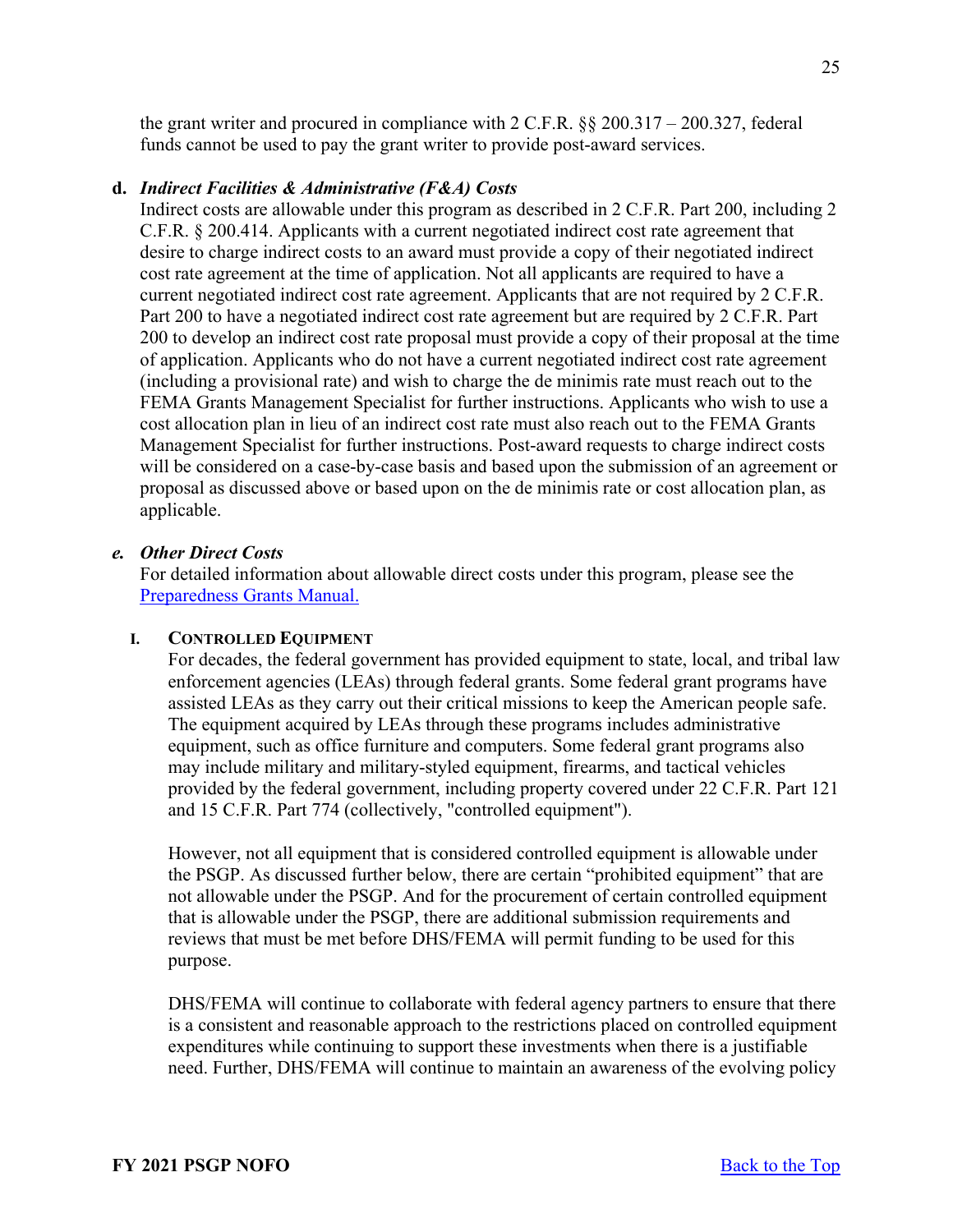developments related to controlled equipment expenditures and keep grant recipients up to date on future developments.

Grant funds under this program may not be used for the purchase of equipment not approved by DHS/FEMA. The purchase of weapons and weapons accessories, including ammunition, is not allowed with PSGP funds. Grant funds under this program must also comply with [IB 426](https://www.fema.gov/sites/default/files/2020-08/ib_426_controlled_equipment_recission__11-1-17.pdf) and may not be used for the purchase of the following equipment: 1) firearms; 2) ammunition; 3) grenade launchers; 4) bayonets; or 5) weaponized aircraft, vessels, or vehicles of any kind with weapons installed.

# *f. Reprogramming Award Funds*

The purpose of the grant award is to implement projects pursuant to the authorities at 46 U.S.C. § 70107. Under extreme circumstances, a recipient may reprogram award funds from one project to another with prior written approval from FEMA, and in a manner consistent with 2 C.F.R. § 200.308. Circumstances include, but are not limited to, an inability to complete the original project, disaster events perpetuating an immediate need to reprioritize funds, and changes in regulatory requirements. A recipient must explain the deviation from the original project, including why it is deviating from or scaling down the original project, and what specific circumstances that occurred after the time of its award that necessitate the reprogramming request, in its reprogramming request. The recipient must also identify how the reprogramming request aligns with PSGP priorities and the recipient's original application. Due to legal limitations, reprogramming requests that would change the scope of the overall project(s) are not permitted. FEMA will also coordinate such reprogramming requests with the USCG COTP, and these requests must be verified and supported by the COTP as essential in addressing Port Area priorities. Please also see Section C.4 of this NOFO regarding cost share requirements, including the implications if the project costs are less than what was applied for.

### <span id="page-25-0"></span>**E. Application Review Information**

### <span id="page-25-1"></span>**1. Application Evaluation Criteria**

### **a.** *Programmatic Criteria*

The PSGP uses a risk-based methodology for making funding decisions whereby each Port Area's relative threat, vulnerability, and consequences from acts of terrorism are considered. This approach helps ensure that program funding is directed toward those Port Areas that present the highest risks in support of the Goal of a secure and resilient Nation. Please refer to the [Preparedness Grants Manual](https://www.fema.gov/media-library/assets/documents/178291) for further information on the Goal. The PSGP will only fund those eligible projects that close or mitigate maritime security risk vulnerabilities gaps as identified in the applicable AMSP, FSP, VSP, and/or Port-wide Risk Management Plan (PRMP). Projects that enhance business continuity and resumption of trade within a Port Area will also be considered for funding.

FY 2021 PSGP applications will be evaluated through a three-part review and selection process that encompasses: 1) an Initial Screening; 2) a Field Review; and 3) a National Review. There are five core PSGP scoring criteria applied in each step of this process:

1) Projects that support development and sustainment of the core capabilities in the Goal.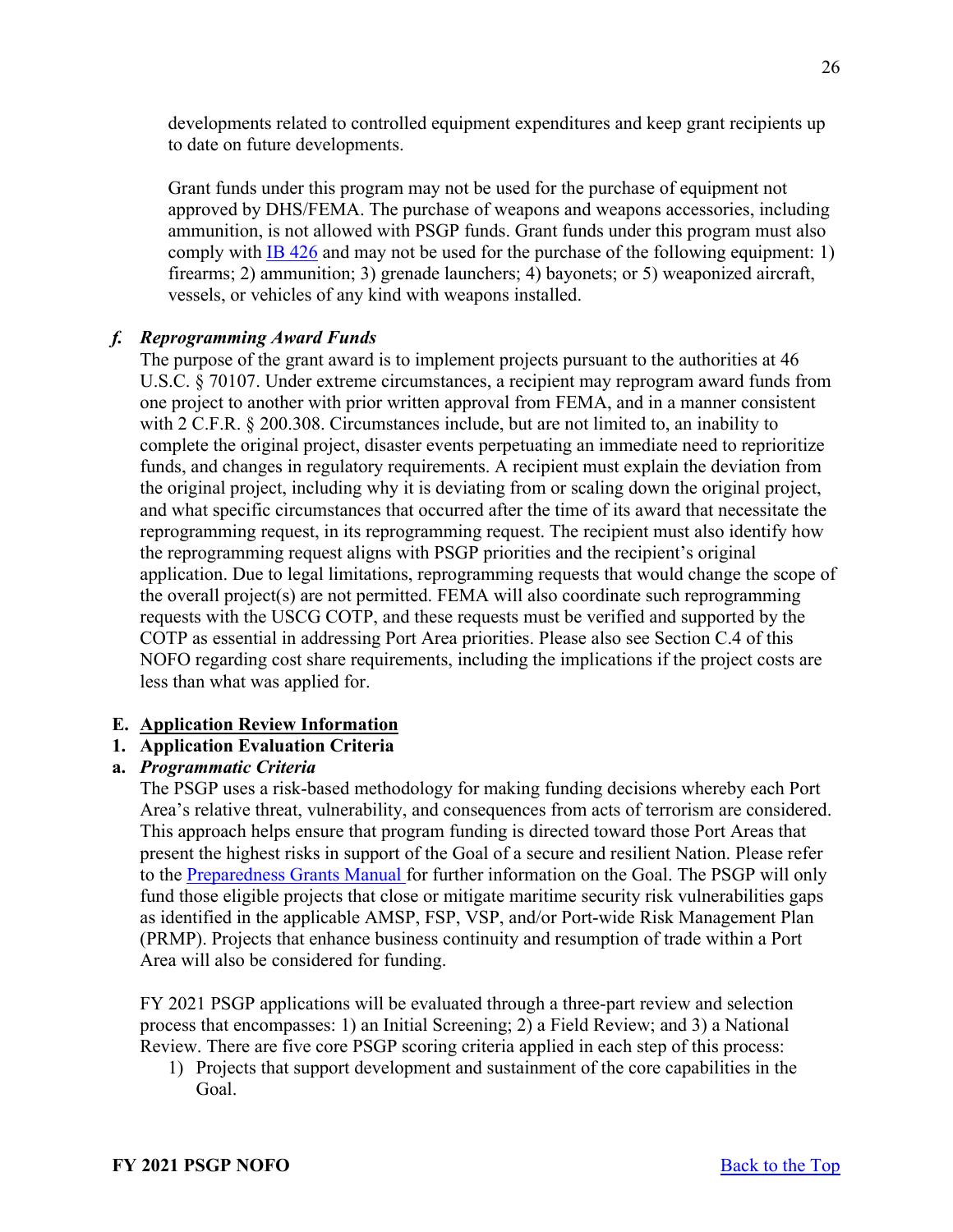• Projects are ranked and weighted based on alignment with core capabilities across the five mission areas of the Goal: Prevention, Protection, Mitigation, Response, and Recovery. A composite score is given to each project to determine a Port Area prioritized ranking of all reviewed projects. The following scale shall be used:

0=None; 1=Minimal; 3=Moderate; 9=Significant/Gap Filled

- 2) Projects that address priorities outlined in the applicable AMTSP, FSP, and/or VSP, as mandated under the MTSA and/or in an applicable PRMP.
	- AMSP priorities are the top three Transportation Security Incidents (TSIs) (as defined in 46 U.S.C. § 70101(6)) ranked and correspondingly weighted. Each IJ will be given a score (using the same scale as the National Priorities module) based on how well it addresses one or more TSIs within the context of the five mission areas of the Goal. The following scale shall be used: 0=None; 1=Minimal; 3=Moderate; 9=Significant/Gap Filled
- 3) Projects that address additional maritime security priorities based on the USCG COTP's expertise and experience within the specific Port Area.
- 4) Projects that are eligible and feasible, based on the available period of performance. In addition, a recipient's past performance demonstrating competent stewardship of Federal funds may influence funding decisions.
	- IJs should justify the scope, breadth, and cost of a project, as well as a timeline for completing the project as required within this NOFO. Projects failing to demonstrate these minimum funding considerations may be denied funding. The following scale shall be used:

0=No Funding Recommended; 1=Funding Recommended

5) Projects submitted by a public sector applicant or projects otherwise certified by the USCG COTP as having a port-wide benefit (please see the [Preparedness Grants](https://www.fema.gov/media-library/assets/documents/178291)  [Manual](https://www.fema.gov/media-library/assets/documents/178291) as well as the cost match section of this NOFO for further information regarding what constitutes a port-wide benefit) will have their final scores increased by a multiplier of 10 percent.

# **b.** *Financial Integrity Criteria*

Prior to making a federal award, FEMA is required by 31 U.S.C. § 3354, as amended by the Payment Integrity Information Act of 2019, Pub. L. No. 116-117 (2020); 41 U.S.C. § 2313; and 2 C.F.R. § 200.206 to review information available through any Office of Management and Budget (OMB)-designated repositories of governmentwide eligibility qualification or financial integrity information, including whether the applicant is suspended or debarred. FEMA may also pose additional questions to the applicant to aid in conducting the pre-award risk review. Therefore, application evaluation criteria may include the following risk-based considerations of the applicant:

- i. Financial stability.
- ii. Quality of management systems and ability to meet management standards.
- iii. History of performance in managing federal award.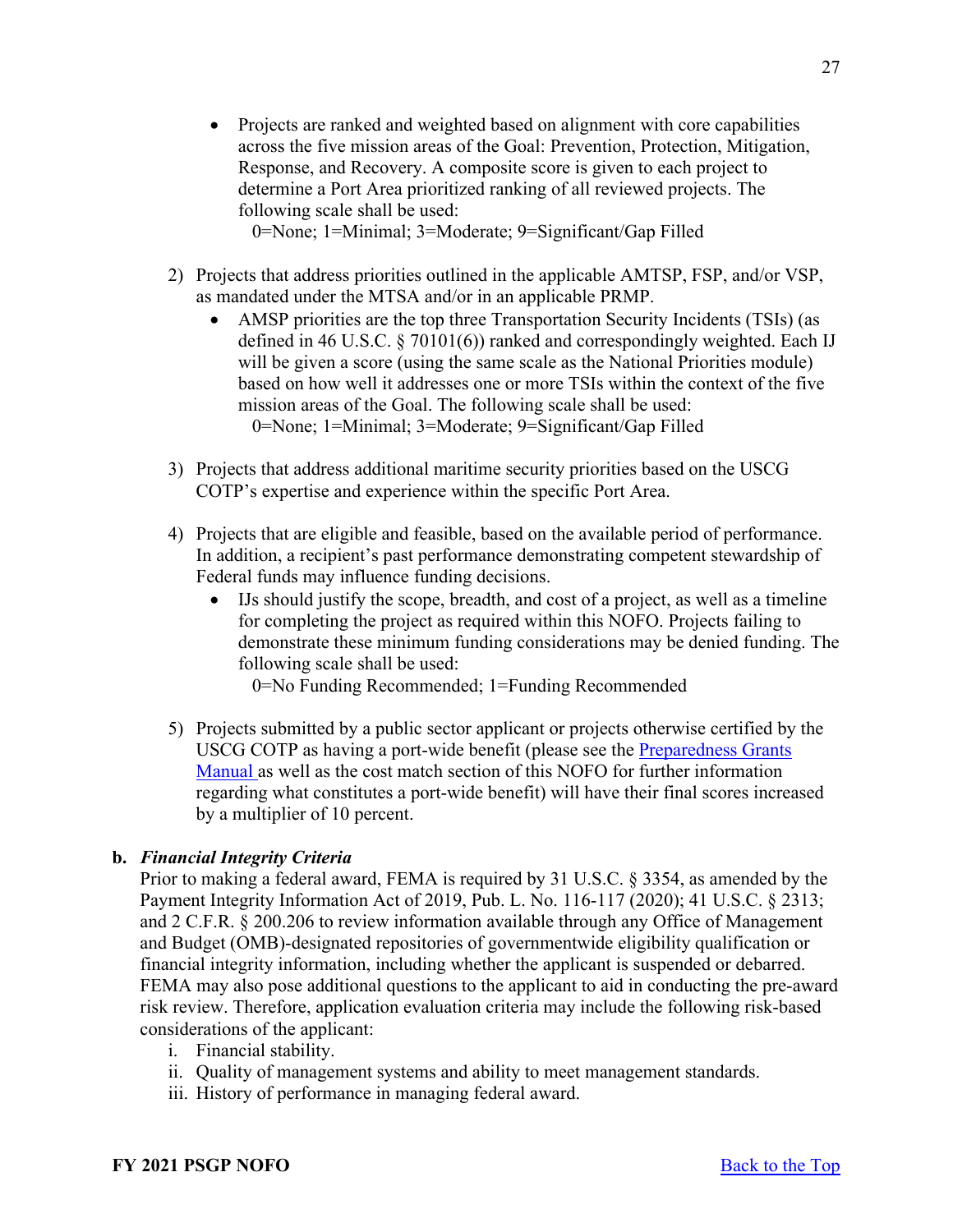- iv. Reports and findings from audits.
- v. Ability to effectively implement statutory, regulatory, or other requirements.

#### **c.** *Supplemental Financial Integrity Criteria and Review*

Prior to making a federal award where the anticipated total federal share will be greater than the simplified acquisition threshold, currently \$250,000:

- i. FEMA is required to review and consider any information about the applicant, including information on the applicant's immediate and highest-level owner, subsidiaries, and predecessors, if applicable, that is in the designated integrity and performance system accessible through the System for Award Management (SAM), which is currently the [Federal Awardee Performance](https://www.fapiis.gov/fapiis/index.action)  [and Integrity Information System](https://www.fapiis.gov/fapiis/index.action) (FAPIIS).
- ii. An applicant, at its option, may review information in FAPIIS and comment on any information about itself that a federal awarding agency previously entered.
- iii. FEMA will consider any comments by the applicant, in addition to the other information in FAPIIS, in making a judgment about the applicant's integrity, business ethics, and record of performance under federal awards when completing the review of risk posed by applicants as described in 2 C.F.R. § 200.206.

#### <span id="page-27-0"></span>**2. Review and Selection Process**

Following the USCG COTP-led Field Review, a National Review, led by DHS/FEMA, will convene. The National Review encompasses 1) a review by a panel of subject-matter experts (SME) from DHS/FEMA and other federal partners that validates the USCG COTP-led Field Review results; and 2) a detailed administrative/financial review of applications recommended for funding. *As part of the National Review, the SME panel will increase the score of any proposed project that sufficiently addresses the Cybersecurity National Priority identified in Section A.10.c by 20 percent.* As part of the National Review, the SME panel will also have the ability to recommend partial funding for individual projects and eliminate others that are determined to be duplicative or require a sustained federal commitment to fully realize the intended risk mitigation. *In addition, the SME panel will validate proposed project costs. Decisions to reduce requested funding amounts or eliminate requested items deemed inappropriate under the scope of the FY 2021 PSGP will take into consideration the ability of the revised project to address the National Priority and whether it will achieve the intended risk mitigation goal.* Historically, the PSGP has placed a high priority on providing full project funding rather than partial funding.

Elements of the application considered during the National Review include the following as specified within this NOFO:

- Eligibility of an applicant;
- Allowable costs: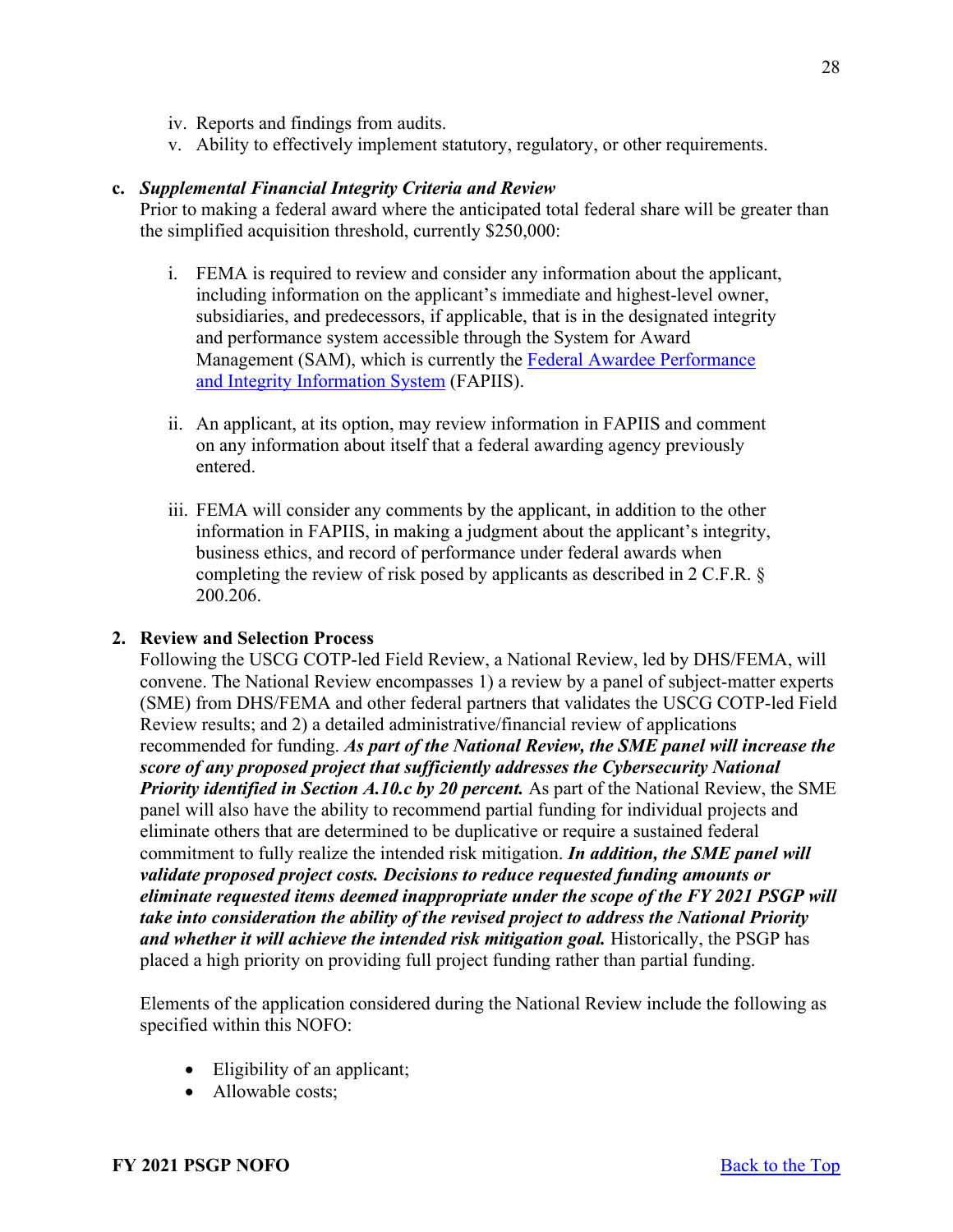- Required cost share; and
- Alignment with program priorities.

Independent of the Field and National Reviews, a risk score will also be calculated for each Port Area in which an eligible entity applies for funding under PSGP. A Port Area risk score will be calculated based on the relative threat, vulnerability, and consequences from acts of terrorism. The risk methodology used to calculate this score is focused on three elements:

- *Threat* likelihood of an attack being attempted by an adversary;
- *Vulnerability* likelihood that an attack is successful, given that it is attempted; and
- *Consequence* effect of an event, incident, or occurrence.

The risk methodology determines the relative risk of terrorism faced by a given Port Area, considering the potential risk of terrorism to people, critical infrastructure, economic security, and national security missions. The analysis includes threats from domestic violent extremists, international terrorist groups, and individuals inspired by terrorists abroad. A risk and effectiveness prioritization will then be applied to the SME panel's recommended list of projects for each Port Area. This analysis considers the following factors to produce a comprehensive national priority ranking of port security proposals:

- Relationship of the project to one or more of the National Priorities;
- Relationship of the project to the local port security priorities;
- Risk level of the Port Area in which the project would be located;
	- o Those Port Areas that have a measurable risk of at least one (1) percent of the overall maritime security risk based on the comprehensive DHS/FEMA risk methodology would be prioritized above those with less than one (1) percent of the overall risk;
	- o To ensure that the most effective projects are funded, the risk and effectiveness prioritization could be limited by Port Area, based on the Port Area's relative risk score; and
- Effectiveness and feasibility of the project to be completed in support of the priorities highlighted above during the period of performance. For projects where an applicant's collaboration with others is relevant to the project's ability to reduce risks, projects will be evaluated based on the degree to which the proposal adequately details how the applicant will use investments to overcome existing logistical, technological, legal, policy, and other impediments to collaborating, networking, sharing information, cooperating, and fostering a culture of national preparedness with federal, state, regional, and nonprofit partners. In evaluating an applicant's ability to collaborate, FEMA will consider any information provided by the applicant and may also consider relevant information from other sources.

Projects recommended for funding will also receive a detailed administrative/financial review to ensure compliance with all program requirements. As a part of this, applications will be reviewed to ensure there are no ineligible costs, there is an appropriate nexus to maritime security, etc.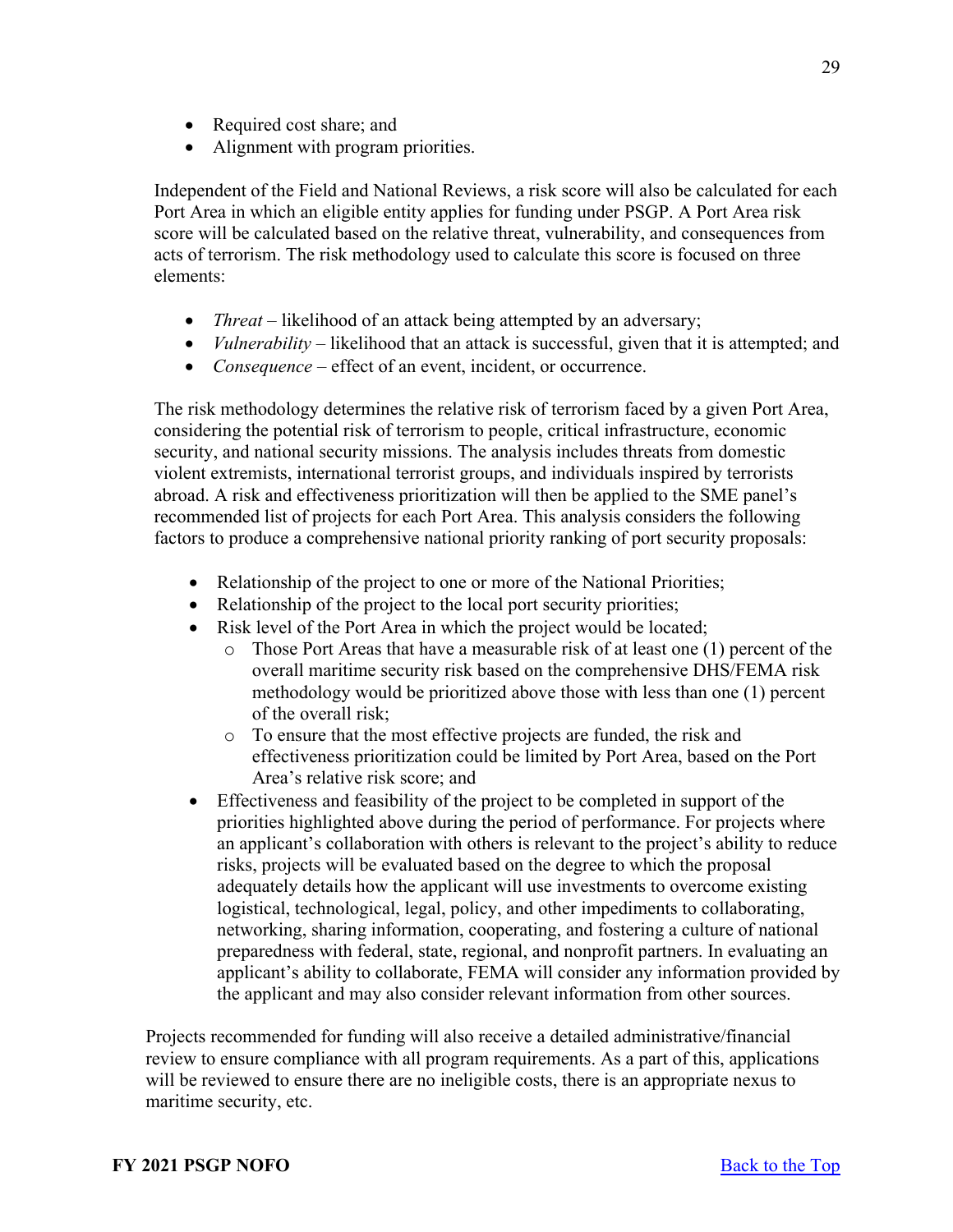*FEMA may place a risk-based funding cap on Port Areas to ensure a wide distribution of program funds among multiple Port Areas. This will ensure that minimally effective projects in the highest risk Port Areas are not funded ahead of highly effective projects in lower risk Port Areas; however, this does not guarantee that Port Areas with minimal risk scores will receive funding.* All funding recommendations will be provided to the interagency partners for concurrence. All final funding determinations will then be made by the Secretary of Homeland Security, who retains the discretion to consider other factors and information in addition to DHS/FEMA's funding recommendations.

### <span id="page-29-0"></span>**F. Federal Award Administration Information**

### <span id="page-29-1"></span>**1. Notice of Award**

Before accepting the award, the AOR and recipient should carefully read the award package. The award package includes instructions on administering the grant award and the terms and conditions associated with responsibilities under federal awards. **Recipients must accept all conditions in this NOFO and the [Preparedness Grants Manual](https://www.fema.gov/media-library/assets/documents/178291) as well as any specific terms and conditions in the Notice of Award to receive an award under this program.**

See the [Preparedness Grants Manual](https://www.fema.gov/media-library/assets/documents/178291) for information on Notice of Award.

#### <span id="page-29-2"></span>**2. Administrative and National Policy Requirements**

In addition to the requirements of in this section and in this NOFO, FEMA may place specific terms and conditions on individual awards in accordance with 2 C.F.R. Part 200.

In addition to the information regarding DHS Standard Terms and Conditions and Ensuring the Protection of Civil Rights, see the [Preparedness Grants Manual](https://www.fema.gov/media-library/assets/documents/178291) for additional information on administrative and national policy requirements, including the following:

- Environmental Planning and Historic Preservation (EHP) Compliance
- FirstNet
- National Incident Management System (NIMS) Implementation
- SAFECOM

## **a.** *DHS Standard Terms and Conditions*

All successful applicants for DHS grant and cooperative agreements are required to comply with [DHS Standard](http://www.dhs.gov/publication/fy15-dhs-standard-terms-and-conditions) Terms and Conditions, which are available online at: DHS Standard [Terms and Conditions.](http://www.dhs.gov/publication/fy15-dhs-standard-terms-and-conditions)

The applicable DHS Standard Terms and Conditions will be those in effect at the time the award was made. What terms and conditions will apply for the award will be clearly stated in the award package at the time of award.

### **b.** *Ensuring the Protection of Civil Rights*

As the Nation works towards achieving the [National Preparedness Goal,](https://www.fema.gov/national-preparedness-goal) it is important to continue to protect the civil rights of individuals. Recipients and subrecipients must carry out their programs and activities, including those related to the building, sustainment, and delivery of core capabilities, in a manner that respects and ensures the protection of civil rights for protected populations.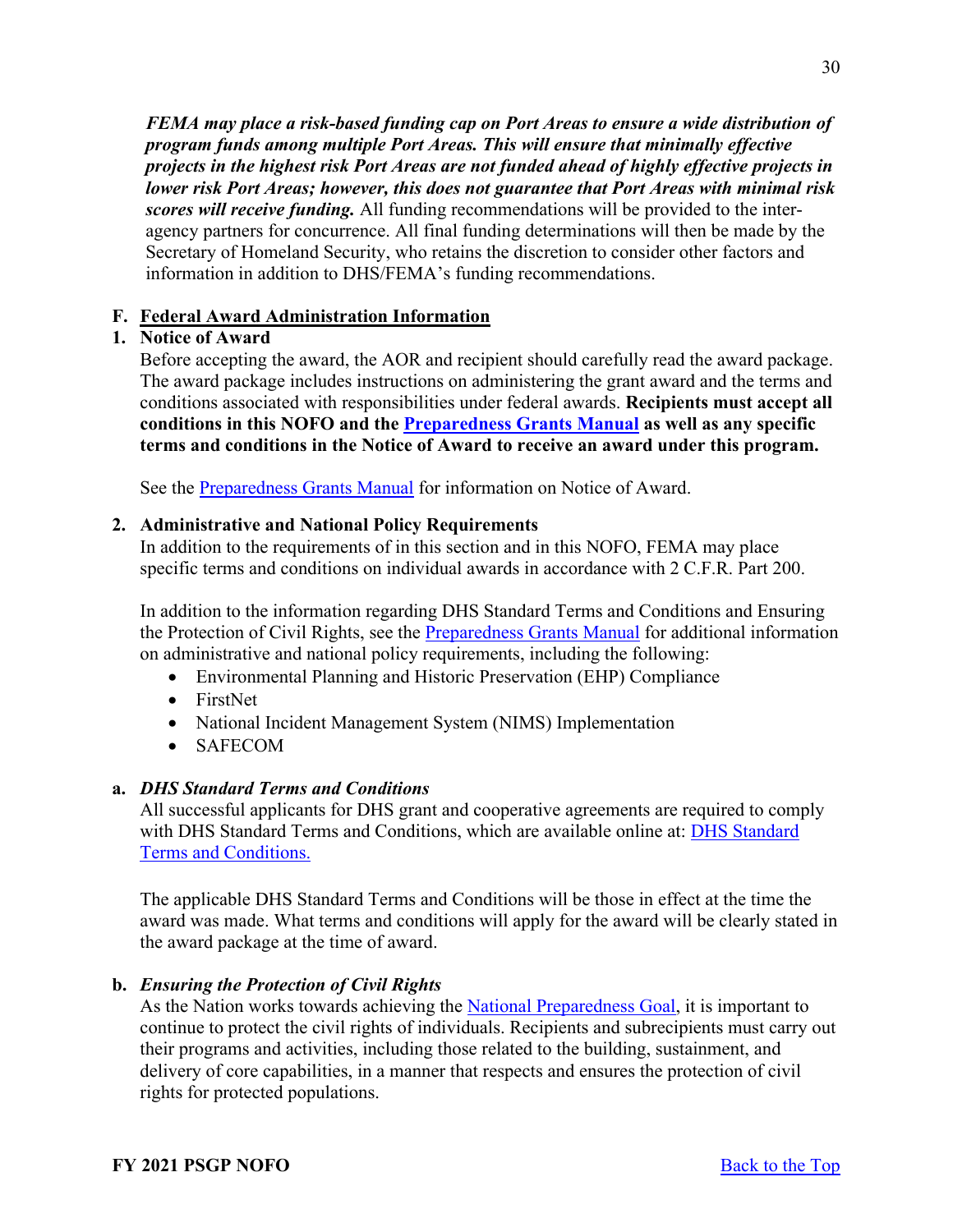Federal civil rights statutes, such as Section 504 of the Rehabilitation Act of 1973 and Title VI of the Civil Rights Act of 1964, along with DHS and FEMA regulations, prohibit discrimination on the basis of race, color, national origin, sex, religion, age, disability, limited English proficiency, or economic status in connection with programs and activities receiving [federal financial assistance](https://www.ecfr.gov/cgi-bin/text-idx?SID=5e41f4d1a74f253d602c5a7fdc4fc2d8&mc=true&node=se44.1.7_1913&rgn=div8) from FEMA.

The DHS Standard Terms and Conditions include a fuller list of the civil rights provisions that apply to recipients. These terms and conditions can be found in the [DHS Standard Terms](https://www.dhs.gov/publication/fy15-dhs-standard-terms-and-conditions)  [and Conditions.](https://www.dhs.gov/publication/fy15-dhs-standard-terms-and-conditions) Additional information on civil rights provisions is available at [https://www.fema.gov/about/offices/equal-rights.](https://www.fema.gov/about/offices/equal-rights)

Monitoring and oversight requirements in connection with recipient compliance with federal civil rights laws are also authorized pursuant to 44 C.F.R. Part 7.

# **c.** *Environmental Planning and Historic Preservation (EHP) Compliance*

As a federal agency, FEMA is required to consider the effects of its actions on the environment and historic properties to ensure that all activities and programs funded by FEMA, including grant-funded projects, comply with federal EHP laws, Executive Orders, regulations, and policies, as applicable.

**Recipients and subrecipients proposing projects that have the potential to impact the environment, including, but not limited to, the construction of communication towers, modification or renovation of existing buildings, structures, and facilities, or new construction including replacement of facilities, must participate in the FEMA EHP review process.** The EHP review process involves the submission of a detailed project description along with any supporting documentation requested by FEMA in order to determine whether the proposed project has the potential to impact environmental resources or historic properties.

In some cases, FEMA is also required to consult with other regulatory agencies and the public in order to complete the review process. Federal law requires EHP review to be completed before federal funds are released to carry out proposed projects. FEMA may not be able to fund projects that are not incompliance with applicable EHP laws, Executive Orders, regulations, and policies.

DHS and FEMA EHP policy is found in directives and instructions available on the [FEMA.gov EHP page,](https://www.fema.gov/emergency-managers/practitioners/environmental-historic/laws) the FEMA website page that includes documents regarding EHP responsibilities and program requirements, including implementation of the National Environmental Policy Act and other EHP regulations and Executive Orders.

The GPD EHP screening form is located at [https://www.fema.gov/media](https://www.fema.gov/media-library/assets/documents/90195)[library/assets/documents/90195.](https://www.fema.gov/media-library/assets/documents/90195) Additionally, all recipients under this funding opportunity are required to comply with the FEMA GPD EHP Policy Guidance, FEMA Policy #108-023- 1, available at [https://www.fema.gov/media-library/assets/documents/85376.](https://www.fema.gov/media-library/assets/documents/85376)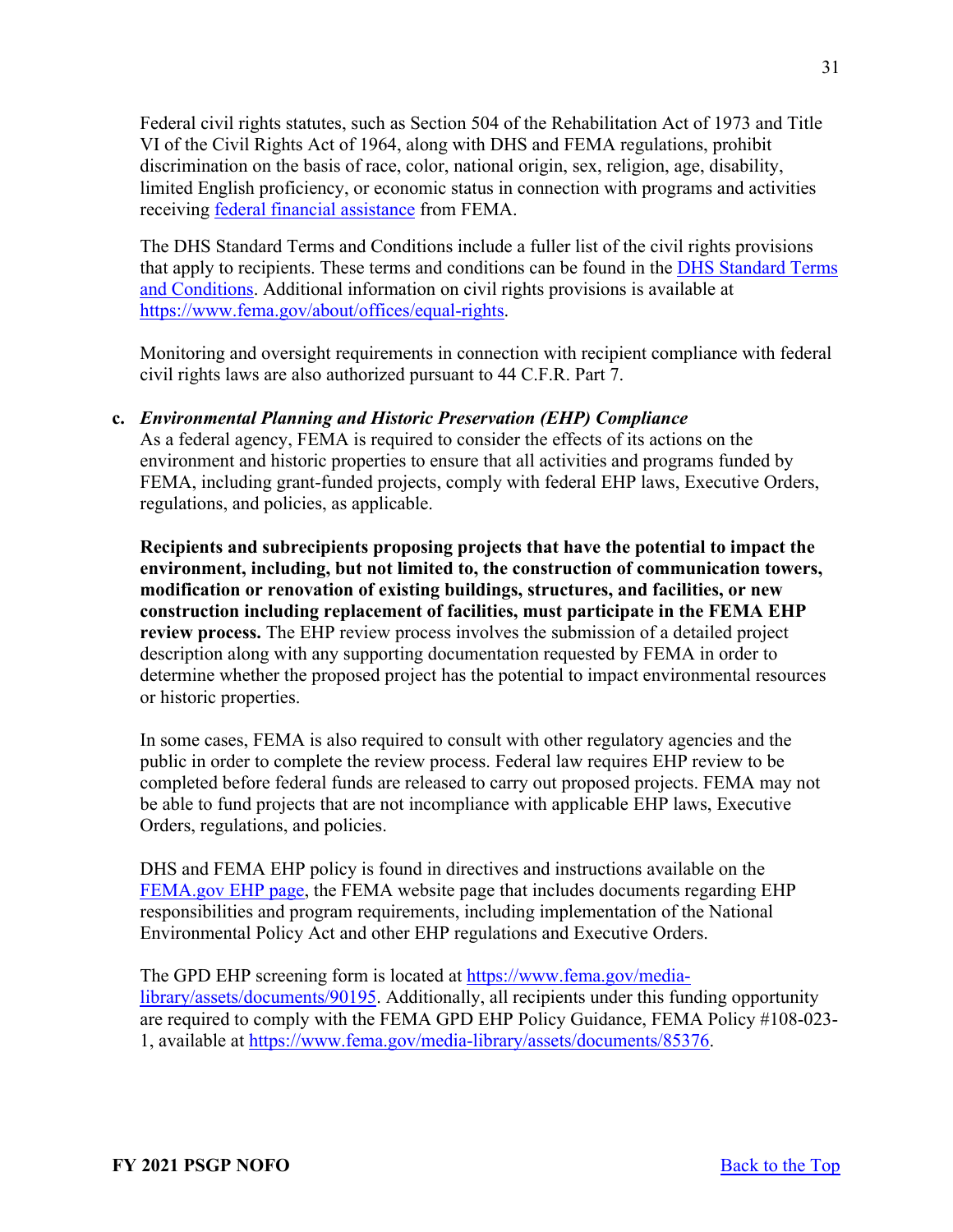## **d.** *National Incident Management System (NIMS) Implementation*

In expending funds under this program, recipients that are state, local, tribal, or territorial governments must ensure and maintain adoption and implementation of NIMS. The state, local, tribal, or territorial government must show adoption of NIMS during any point of the period of performance. The list of objectives used for progress and achievement reporting is at [https://www.fema.gov/emergency-managers/nims/implementation-training.](https://www.fema.gov/emergency-managers/nims/implementation-training)

Emergency management and incident response activities require carefully managed resources (personnel, teams, facilities, equipment, and/or supplies) to meet incident needs. Using standardized resource management concepts such as typing, credentialing, and inventorying, promote a strong national mutual aid capability needed to support delivery of core capabilities. Additional information on resource management, NIMS resource typing definitions, job titles, and position qualifications is on FEMA's website at [https://www.fema.gov/emergency-managers/nims/components.](https://www.fema.gov/emergency-managers/nims/components)

FEMA developed the [National Incident Management System Guideline for the National](https://www.fema.gov/sites/default/files/2020-05/fema_nims_nqs_guideline_0.pdf)  [Qualification System](https://www.fema.gov/sites/default/files/2020-05/fema_nims_nqs_guideline_0.pdf) to describe national credentialing standards and to provide written guidance regarding the use of those standards. This guideline describes credentialing and typing processes and identifies tools which Federal Emergency Response Officials and emergency managers at all levels of government may use both routinely and to facilitate multijurisdictional coordinated responses.

Although state, local, tribal, and private sector partners (including nongovernmental organizations) are not required to credential their personnel in accordance with these guidelines, FEMA strongly encourages them to do so to leverage the federal investment in the Federal Information Processing Standards 201 infrastructure and to facilitate interoperability for personnel deployed outside their home jurisdiction.

Additional information about NIMS in general is available at [https://www.fema.gov/emergency-managers/nims.](https://www.fema.gov/emergency-managers/nims)

# <span id="page-31-0"></span>**3. Reporting**

Recipients are required to submit various financial and programmatic reports as a condition of award acceptance. Future awards and funds drawdown may be withheld if these reports are delinquent.

#### bro

See the [Preparedness Grants Manual](https://www.fema.gov/media-library/assets/documents/178291) for information on reporting requirements.

### <span id="page-31-1"></span>**4. Monitoring and Oversight**

Per 2 C.F.R. § 200.337, FEMA, through its authorized representatives, has the right, at all reasonable times, to make site visits or conduct desk reviews to review project accomplishments and management control systems to review award progress and to provide any required technical assistance. During site visits or desk reviews, FEMA will review recipients' files related to the award. As part of any monitoring and program evaluation activities, recipients must permit FEMA, upon reasonable notice, to review grant-related records and to interview the organization's staff and contractors regarding the program.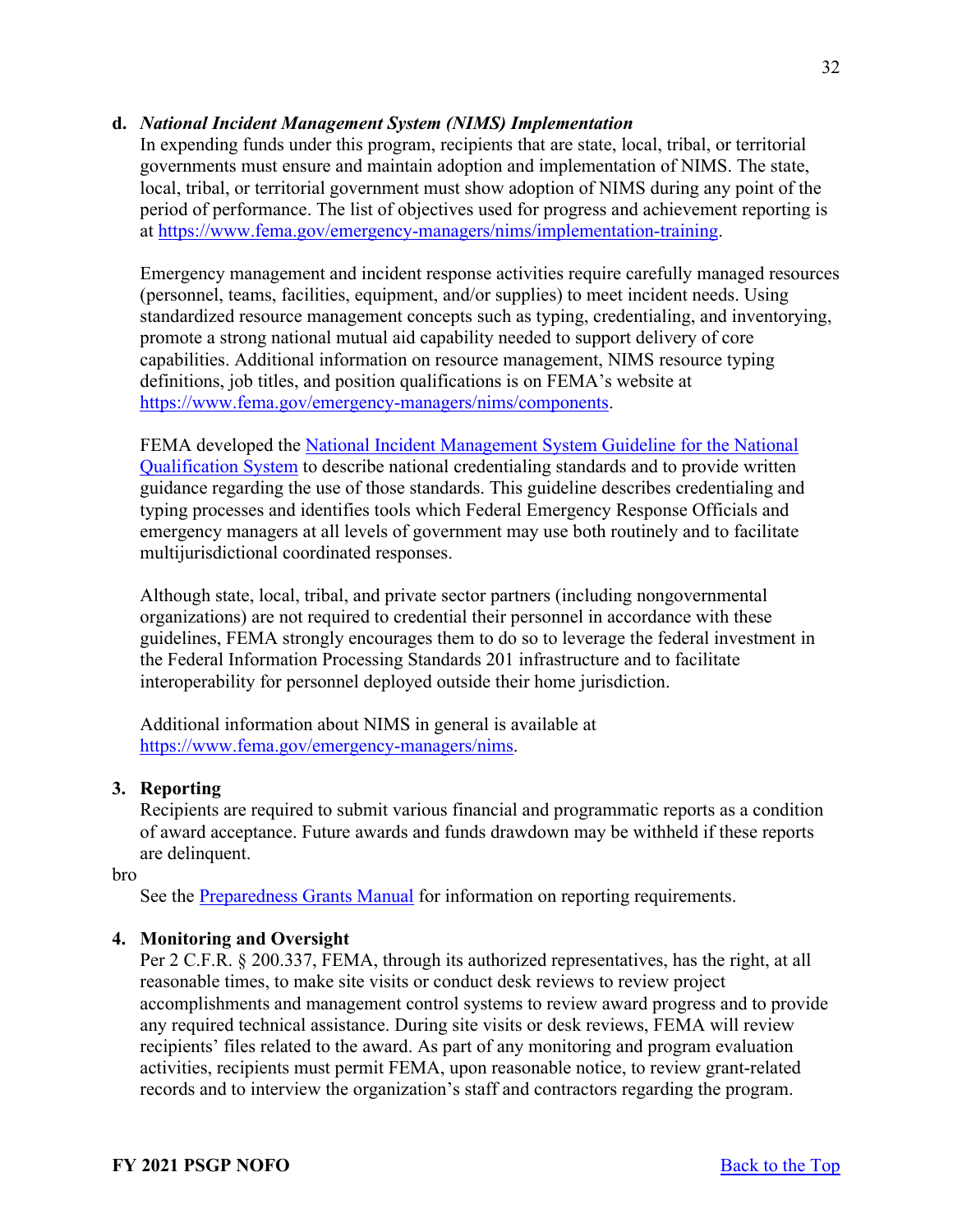Recipients must respond in a timely and accurate manner to FEMA requests for information relating to the award.

See the [Preparedness Grants Manual](https://www.fema.gov/media-library/assets/documents/178291) for information on monitoring and oversight.

# <span id="page-32-0"></span>**G. DHS Awarding Agency Contact Information**

# <span id="page-32-1"></span>**1. Contact and Resource Information**

# **a.** *Program Office Contact*

FEMA has assigned region-specific Preparedness Officers for the PSGP. If you do not know your Preparedness Officer, please contact CSID by phone at (800) 368-6498 or by email at  $a$ skcsid@fema.dhs.gov, Monday through Friday, 9:00 AM – 5:00 PM ET.

# **b.** *Centralized Scheduling and Information Desk (CSID)*

CSID is a non-emergency comprehensive management and information resource developed by FEMA for grants stakeholders. CSID provides general information on all FEMA grant programs and maintains a comprehensive database containing key personnel contact information at the federal, state, and local levels. When necessary, recipients will be directed to a federal point of contact who can answer specific programmatic questions or concerns. CSID can be reached by phone at (800) 368-6498 or by e-mail at  $askcsid@fema.dhs.gov$ , Monday through Friday, 9:00 AM – 5:00 PM ET.

# **c.** *GPD Award Administration Division*

GPD's Award Administration Division (AAD) provides support regarding financial matters and budgetary technical assistance. Additional guidance and information can be obtained by contacting the AAD's Help Desk via e-mail a[t ASK-GMD@fema.dhs.gov.](mailto:ASK-GMD@fema.dhs.gov)

### **d.** *Equal Rights*

The FEMA Office of Equal Rights (OER) is responsible for compliance with and enforcement of federal civil rights obligations in connection with programs and services conducted by FEMA and recipients of FEMA financial assistance. All inquiries and communications about federal civil rights compliance for FEMA grants under this NOFO should be sent to [FEMA-CivilRightsOffice@fema.dhs.gov.](mailto:FEMA-CivilRightsOffice@fema.dhs.gov)

### **e.** *Environmental Planning and Historic Preservation*

GPD's EHP Team provides guidance and information about the EHP review process to recipients and subrecipients. All inquiries and communications about GPD projects under this NOFO or the EHP review process, including the submittal of EHP review materials, should be sent to  $\frac{\text{gpdehpinfo}}{\text{gpmfo}}$  ( $\frac{\text{gpmeln_3}}{\text{gpmof}}$ ).

# <span id="page-32-2"></span>**2. Systems Information**

# **a.** *Grants.gov*

For technical assistance with [Grants.gov,](https://www.grants.gov/forms/sf-424-family.html) call the customer support hotline 24 hours per day, 7 days per week (except federal holidays) at (800) 518-4726 or e-mail at [support@grants.gov.](mailto:support@grants.gov)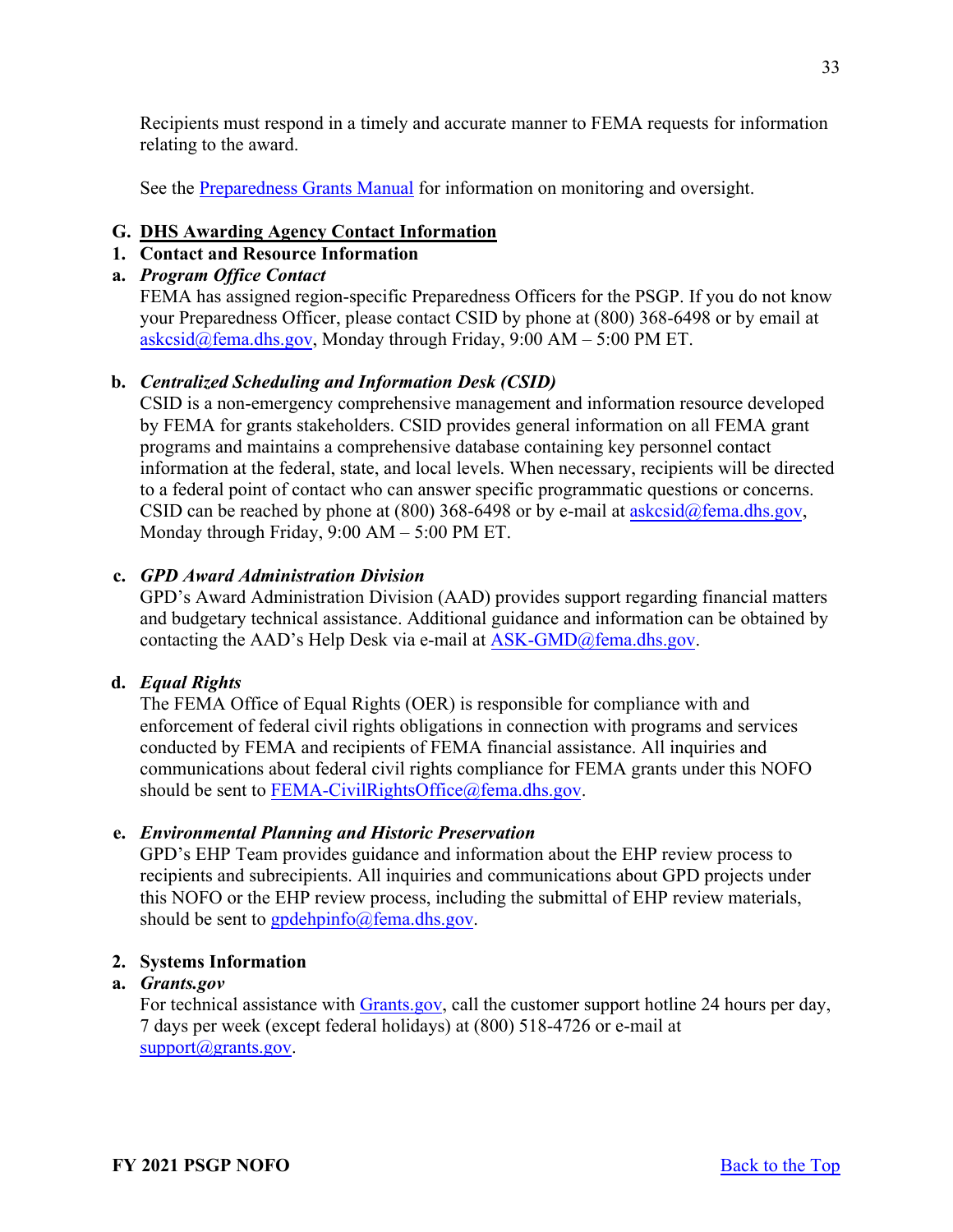# **b.** *Non-Disaster (ND) Grants*

For technical assistance with the ND Grants system, please contact the ND Grants Helpdesk at [ndgrants@fema.gov](mailto:ndgrants@fema.gov) or (800) 865-4076, Monday through Friday, 9:00 AM – 6:00 PM ET. User resources are available at [https://www.fema.gov/grants/guidance-tools/non-disaster](https://www.fema.gov/grants/guidance-tools/non-disaster-grants-management-system)[grants-management-system](https://www.fema.gov/grants/guidance-tools/non-disaster-grants-management-system)

# **c.** *Payment and Reporting System (PARS)*

FEMA uses the [Payment and Reporting System \(PARS\)](https://isource.fema.gov/sf269/execute/LogIn?sawContentMessage=true) for financial reporting, invoicing, and tracking payments. FEMA uses the Direct Deposit/Electronic Funds Transfer (DD/EFT) method of payment to recipients. To enroll in the DD/EFT, recipients must complete a Standard Form 1199A, Direct Deposit Form. If you have questions about the online system, please call the Customer Service Center at (866) 927-5646 or email [ask-](mailto:ask-GMD@fema.dhs.gov)[GMD@fema.dhs.gov.](mailto:ask-GMD@fema.dhs.gov)

# <span id="page-33-0"></span>**H. Additional Information**

GPD has developed the [Preparedness Grants Manual](https://www.fema.gov/media-library/assets/documents/178291) to guide applicants and recipients of grant funding on how to manage their grants and other resources. Recipients seeking guidance on policies and procedures for managing preparedness grants should reference the Preparedness Grants Manual for further information. Examples of information contained in the [Preparedness Grants Manual](https://www.fema.gov/media-library/assets/documents/178291) include:

- Actions to Address Noncompliance
- Audits
- Case Studies and Use of Grant-Funded Resources During Real-World Incident Operations
- Community Lifelines
- Conflicts of Interest in the Administration of Federal Awards and Subawards
- Disability Integration
- National Incident Management System
- Payment Information
- Period of Performance Extensions
- Procurement Integrity
- Record Retention
- Whole Community Preparedness
- Other Post-Award Requirements

### <span id="page-33-1"></span>**1. Termination Provisions**

FEMA may terminate a federal award in whole or in part for one of the following reasons. FEMA and the recipient must still comply with closeout requirements at 2 C.F.R. §§ 200.344-200.345 even if an award is terminated in whole or in part. To the extent that subawards are permitted under this NOFO, pass-through entities should refer to 2 C.F.R. § 200.340 for additional information on termination regarding subawards.

### **a.** *Noncompliance*

If a recipient fails to comply with the terms and conditions of a federal award, FEMA may terminate the award in whole or in part. If the noncompliance can be corrected, FEMA may first attempt to direct the recipient to correct the noncompliance. This may take the form of a